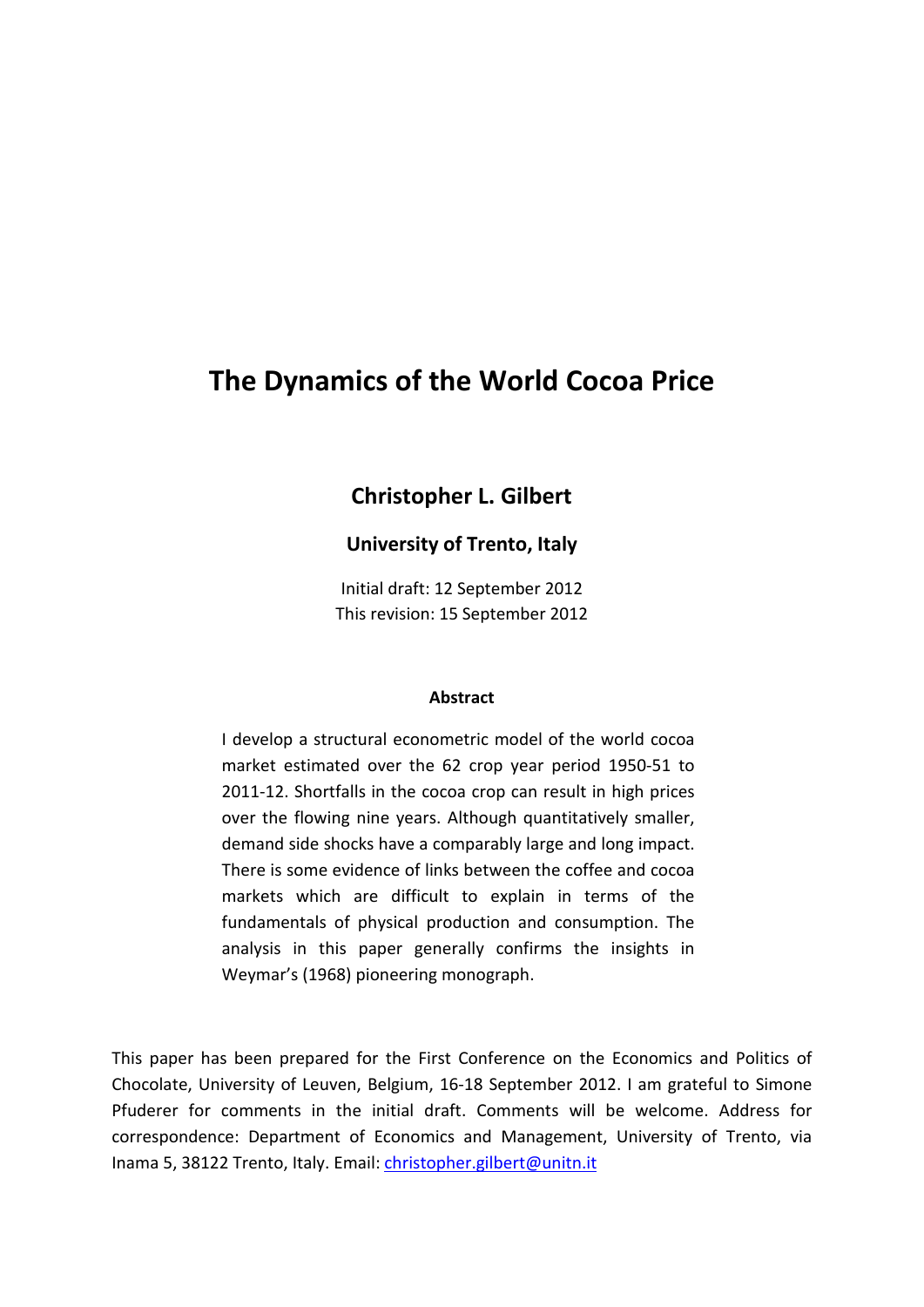#### **1. Introduction**

"The dynamics of the world cocoa market" is the title of the 1968 monograph written by F. Helmut Weymar (Weymar, 1968) and based on his 1965 MIT PhD thesis. In his preface, Weymar described his book as an exercise in applied econometrics which should be considered as "required reading for anyone who plans to make a killing or chooses to make his living by trading in the cocoa market". Famously, Weymar did go on to make a killing in trading cocoa, first for Nabisco and then for Commodities Corporation, which Weymar founded in 1969 in conjunction with his MIT professors Paul Cootner and Paul Samuelson. Commodities Corporation was probably one of the first hedge funds and may have been a model for LTCM (Mallaby, 2010). It went through a rocky period in the early 1970s but made enormous profits in the 1973-74 commodity price boom. It was acquired by Goldman Sachs in 1997.

In the brief Acknowledgements section of Weymar (1968, page viii), the author remarks, "Most of the empirical literature on commodity prices attempts to explain price movements in terms of variations of various supply and demand variables, without any explicit consideration of the general theory of commodity prices". The relevant theory is supply of storage theory. Weymar references, among others, Working (1948, 1949), Samuelson (1957), Brennan (1958) and Cootner (1961). Much of this theory was developed in relation to the U.S. grains market and was based on the assumption, reasonable in that context, of limited elevator capacity resulting in positively sloped supply curve for storage. $1$ This theory yields a nonlinear relationship between the commodity price and production and consumption fundamentals as a consequence of the rising price of storage. The modern storage literature (Williams and Wright, 1991; Deaton and Laroque, 1992, 1995, 1996) takes the supply of storage to be infinitely elastic and emphasizes the nonlinearities in price dynamics resulting from stockout.

<span id="page-1-0"></span>The modern theory of storage also differs from earlier accounts in that it is firmly based on rational expectations and yields outcomes which are compatible with the Efficient Markets Hypothesis (EMH, Fama, 1965). Cootner, Weymar's thesis supervisor was the author of a

 $1$  The recent problems with crude oil storage capacity at Cushing (OK) indicate that this would also be the appropriate assumption for the US crude oil market.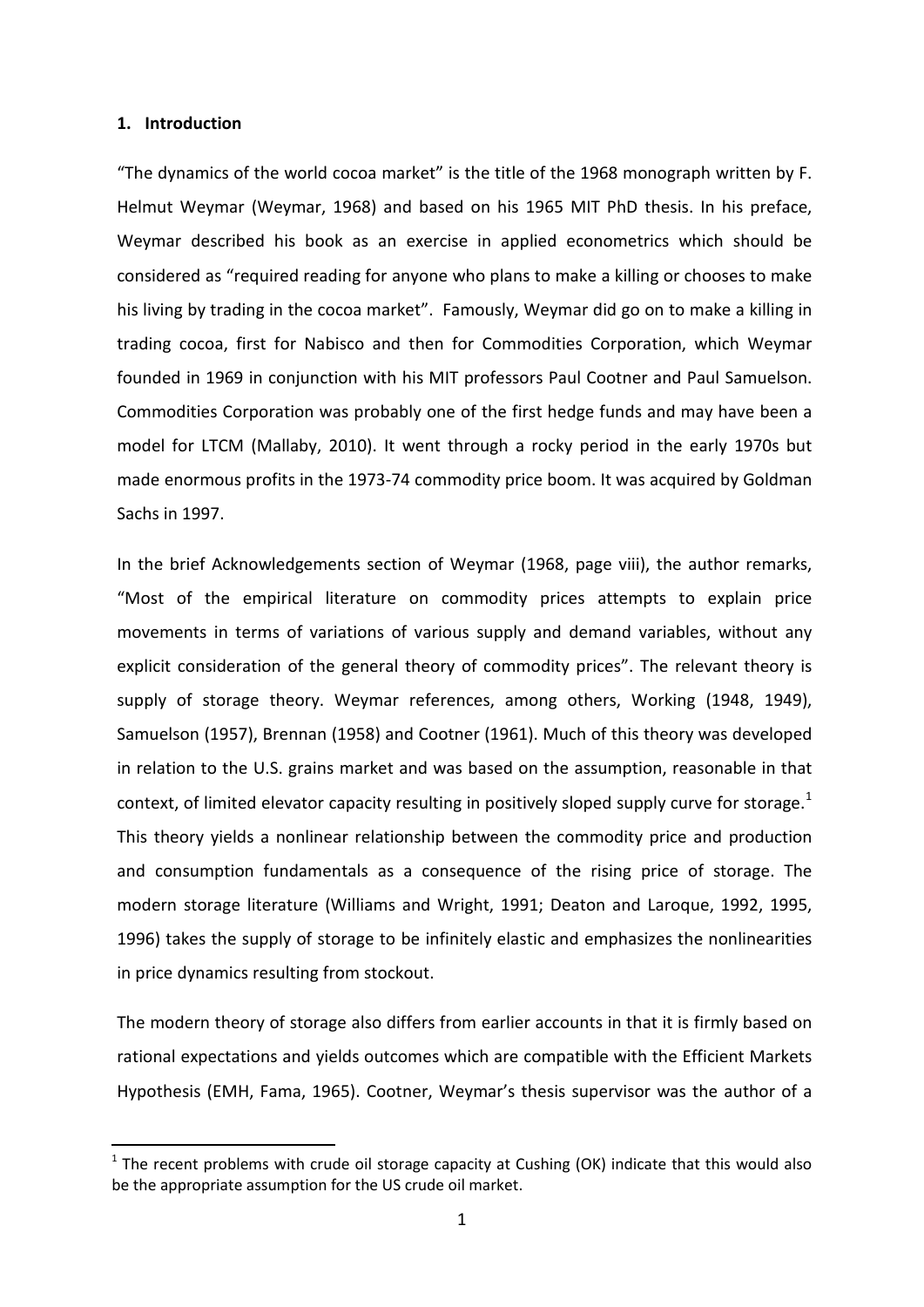compilation of papers on efficient markets (Cootner, 1964). Nevertheless, Weymar had made money trading orange juice while still an undergraduate and radically disbelieved the random walk hypothesis. Mallaby (2010) quotes him as saying in a 2007 interview, "I thought random walk was bullshit. The whole idea that an individual can't make serious money with a competitive edge over the rest of the market is wacko". He appears to have persuaded Cootner who became an investor in Commodities Corporation. Both Weymar, for Nabisco, and Commodities Corporation did make serious money but both came close to losing everything before the markets came to their rescue. The accounts of this period leave it unclear as to whether Weymar did have a competitive edge, or whether instead he happened to be lucky and was therefore not disabused of his belief in his own abilities.

Weymar's basic model may be summarized as follows:

- a) The short term dynamics of the cocoa price result from shocks to the cocoa crop in particular, occasional crop failures.
- b) Cocoa consumption ("grindings") is price elastic.
- c) Long term price expectations are constant and unaffected by shocks.

In an extended version of the model, the crop shock is permitted to affect long term price expectations adaptively. The model is incompatible with the EMH and, if accepted as a valid representation of the market, would allow profitable trading. This was the model Weymar implemented for Nabisco.

Combination of these relationships yields a model in which the cocoa price rises in response to a negative supply shock as beans are withdrawn from inventory but then converges back to its long term level as the high price reduces grindings allowing inventory levels to be restored. Lags are long – Weymar estimates that it takes nine years for the market to return to its equilibrium state after a major harvest shortfall.

Weymar (1968) used a relatively short sample (eleven years, 1953-63) of monthly data and his focus was therefore as much on intra-annual as well as inter-annual price movements. I analyze a much longer sample of crop year data (1950-51 to [2](#page-3-0)011-12, $^2$  62 observations) and therefore look just at inter-annual price movements. However, my approach is similar in

 <sup>2</sup> Data for 2011-12 are provisional.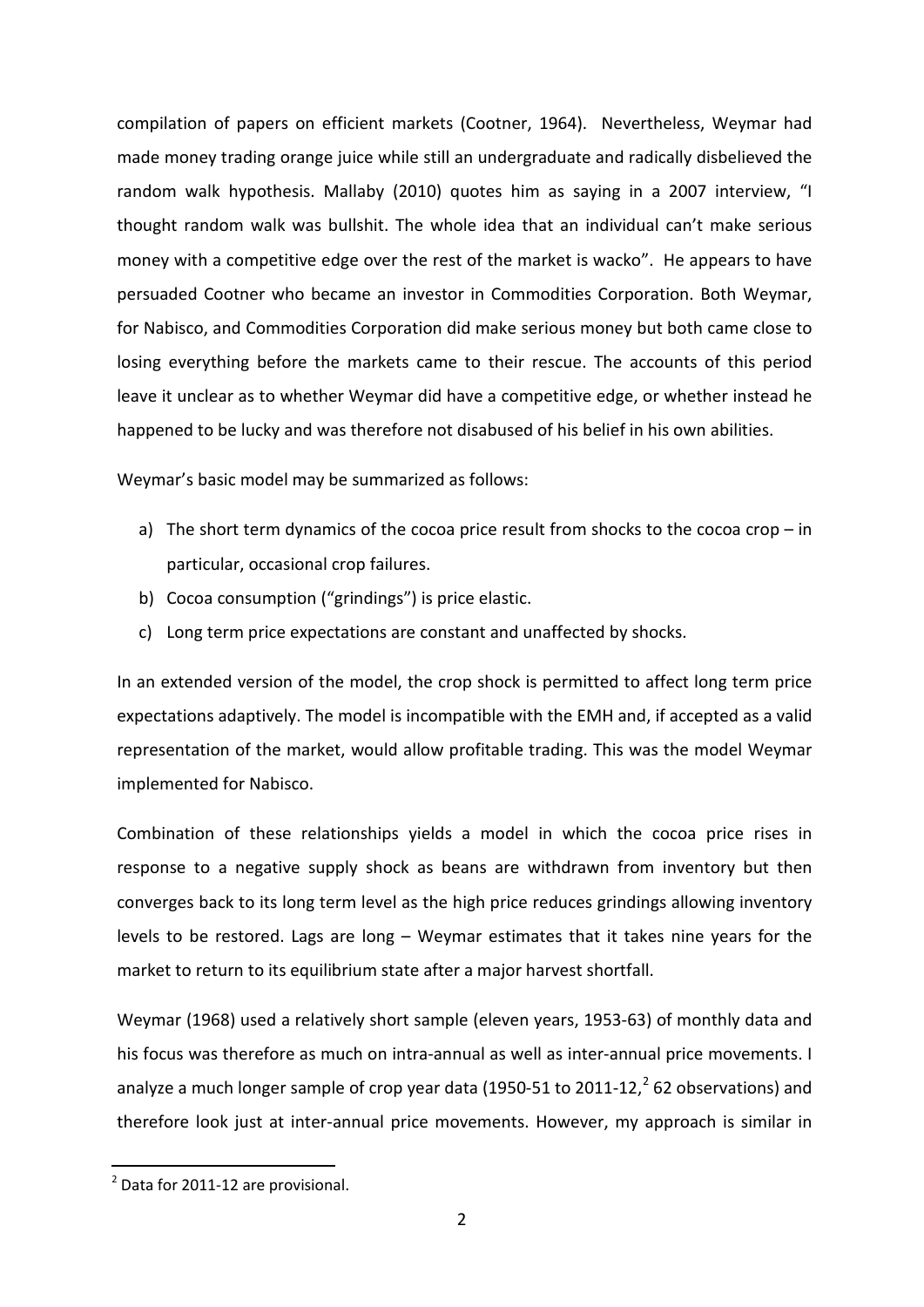that I base the analysis on storage theory. Like Weymar, I build a structural econometric model, although I also compare the results of that model with those from a Vector AutoRegression (VAR) model. Like Weymar, I do not impose rational expectations. Like Weymar, I view consumption and storage as adapting to crop shocks. Again like Weymar, I find that there are indeed very long lags in price adjustment such that prices only return to their base level nine years after a harvest shortfall. Unlike Weymar, I find that demand shocks, although quantitatively smaller than harvest shocks, have a comparably large effects and even greater persistence.

The structure of this paper is as follows. In section 2 I discuss the historical cocoa price series and analyze its time series properties. Section 3 looks at storage theory and the extent to which this may explain cocoa prices. In section 4, I develop a simple aggregate four equation econometric model of cocoa production, consumption and price and in section 5 I look at the dynamic properties of the prices generated by this model. Section 6 concludes.

#### **2. The real cocoa price**

In Gilbert (2012), I derive an annual series for the real cocoa price over the 162 year period 1850-2011. The series is in nominal US dollars deflated by the US PPI to give cocoa prices in 2005 values. It is charted in Figure 1.

The price series appears to show a downward trend but this is mostly from comparison of the twentieth and nineteenth centuries. Table 1 reports ADF tests both on the sample of 157 years of annual calendar year data (1855 to 2011)<sup>[3](#page-3-1)</sup> and over the sample of 62 years of crop year data (1950-51 to 2011-12) used in the modelling exercise reported in the following sections. The real cocoa price is neither stationary nor trend-stationary over either sample. There is thus no evidence of any constant trend in cocoa prices. I discuss this issue at greater length in Gilbert (2012).

The ADF statistics reported in the third column of Table 1 show that the the change in logarithmic real cocoa prices, Δln*rcp*, series is I(0). Consequently, information on the dynamics is completely represented by the autocorrelation function (ACF). The empirical

<span id="page-3-1"></span><span id="page-3-0"></span> $3$  The five vears 1850-54 are lost through lag creation.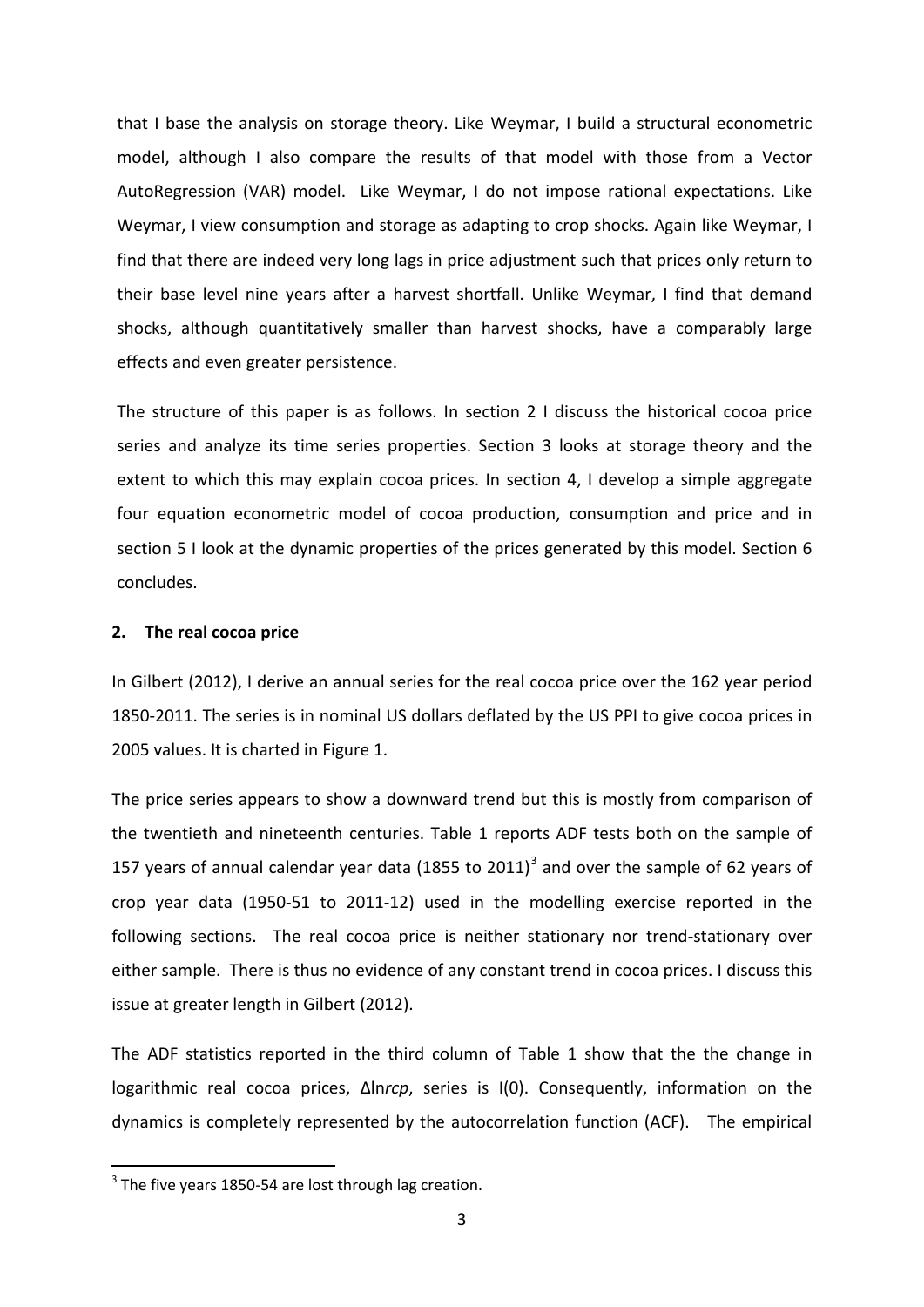ACF, estimated over the sample 1854-2011, is shown in Figure 2. The salient feature of the ACF is the substantial negative autocorrelation at the second lag. This is the only autocorrelation which differs significantly from zero on an individual basis. This is despite the suggestion that the autocorrelations at lags 10-13 may be non-zero. The portmanteau test rejects the white noise hypothesis ( $\chi^2_{20}$  = 33.52 with tail probability 0.0295) but the test that the autocorrelations from lags 3 to 20 are all zero fails to reject ( $\chi^2_{18}$  = 17.33 with tail probability 0.5005).

| Table 1                                        |                                |                           |                  |                   |  |  |  |
|------------------------------------------------|--------------------------------|---------------------------|------------------|-------------------|--|--|--|
|                                                |                                | <b>Stationarity tests</b> |                  |                   |  |  |  |
|                                                | $\Delta$ Inrcp<br><i>Inrcp</i> |                           |                  |                   |  |  |  |
| Constant + trend<br>Constant<br>Constant       |                                |                           |                  |                   |  |  |  |
| 1855- to                                       | ADF statistic                  | $ADF(2) = -2.53$          | $ADF(2) = -2.89$ | $ADF(1) = -11.56$ |  |  |  |
| 2011                                           | 5% critical value              | $-2.88$                   |                  |                   |  |  |  |
| 1950-51 to                                     | <b>ADF</b> statistic           | $ADF(2) = -1.77$          | $ADF(2) = -2.66$ | $ADF(1) = -7.27$  |  |  |  |
| 2011-12                                        | 5% critical value              | $-2.91$                   | $-3.48$          | $-2.91$           |  |  |  |
| The test lag length is selected using the AIC. |                                |                           |                  |                   |  |  |  |

The ACF therefore strongly suggests that price changes can be represented by a second order process. While both the ACF and the partial ACF (PACF, not shown) appear consistent with either an autoregressive or moving average representation, estimation chooses an AR(2). The estimated equation is<sup>[4](#page-4-0)</sup>

$$
\Delta ln rcp_t = \frac{0.1095}{(1.44)} \Delta ln rcp_{t-1} - \frac{0.3120}{(4.12)} \Delta ln rcp_{t-2}
$$
\nSample 1853-2011  $R^2 = 0.1038$  s.e. = 0.220

\nAutocorrelation:  $F_{2,155} = 0.16$  [0.8527]

\nHeteroscedasticity:  $F_{4,154} = 0.45$  [0.7749]

\nNormality:  $\chi_2^2 = 7.75$  [0.0207]

\nReset:  $F_{2,155} = 1.15$  [0.3208]

The equation indicates that a jump in price in year *t* will be offset by a partial fall two years later, and *vice versa*. There is no evidence of either residual autocorrelation or heteroscedasticity. Nesting within a GARCH(1,1) specification also allows rejection of the

<span id="page-4-0"></span><sup>&</sup>lt;sup>4</sup> t statistics in (.) parentheses, tail probabilities in [.] parentheses. The equation omits the intercept which as associated with a t statistic of 0.0081 in a prior regression.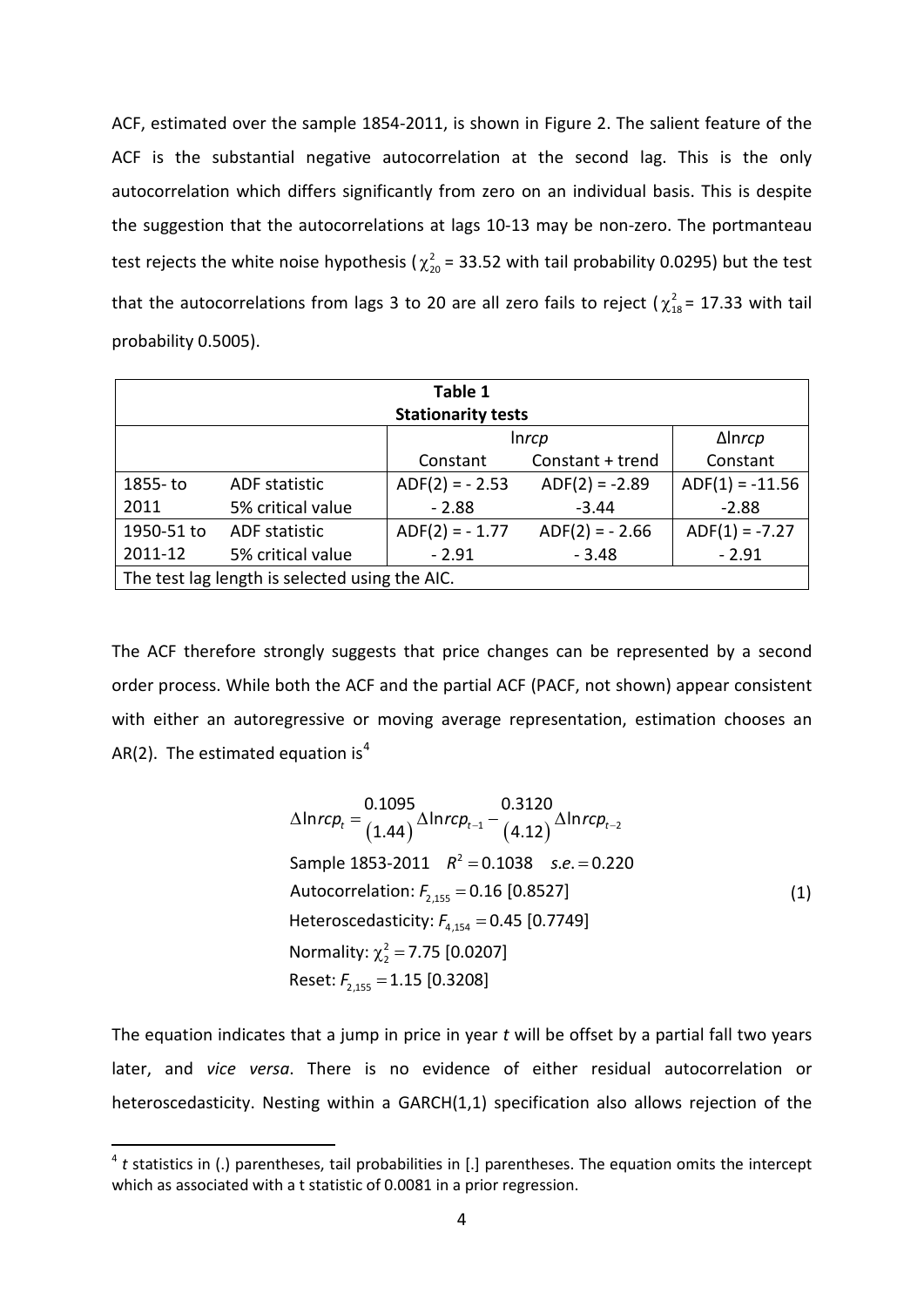hypothesis of autoregressive conditional heteroscedasticity ( $\chi^2$  = 0.77 with tail probability 0.6790). Neither is there any clear evidence of nonlinearity – see the Reset test.<sup>[5](#page-5-0)</sup> However, the residuals do depart from normality. The negative autocorrelation is insensitive to variation in the sample dates.

#### **3. Prices and storage**

Economists emphasize the role of storage in smoothing the impact of production and consumption shocks. By reducing the price for the current crop year, an abundant harvest makes it attractive to buy the commodity and store until the following crop year. Conversely, if the harvest is short and the price for the current year is high, it will be advantageous to consume out of storage supposing the existence of a positive carryover from the previous year. The most important contributions to the modern literature are Samuelson (1957), Gustafson (1956), Wright and Williams (1991) and Deaton and Laroque (1992, 1995, 1996).

These models imply two important features:

- a) Price changes will tend to be positively autocorrelated even if shocks are serially uncorrelated. This is because an abundant harvest will tend to depress both the price in the current and the following crop year because part of the surplus will be carried over.
- b) Price responses will be nonlinear. In the absence of stocks, a harvest shortfall will impose a large price adjustment while if stocks are available the shortfall can be partially met by destocking.

Neither of these features is apparent in the price series analyzed in section 2. Both the price change ACF (Figure 2) and equation (1) show evidence of negative second order serial correlation<sup>[6](#page-6-0)</sup> and the Reset statistic in the shock-based price equation (1) fails to indicate nonlinearity. This suggests that stockholding behaviour may only make a small contribution to explaining inter-year cocoa price movements.

<sup>&</sup>lt;sup>5</sup> Calculated using the squares and cubes of the fitted values.

<span id="page-5-0"></span><sup>6</sup> The attempts by Cafiero *et al* (2011) to save the DL model by demonstrating that it can generate high positive price autocorrelation are therefore irrelevant to cocoa.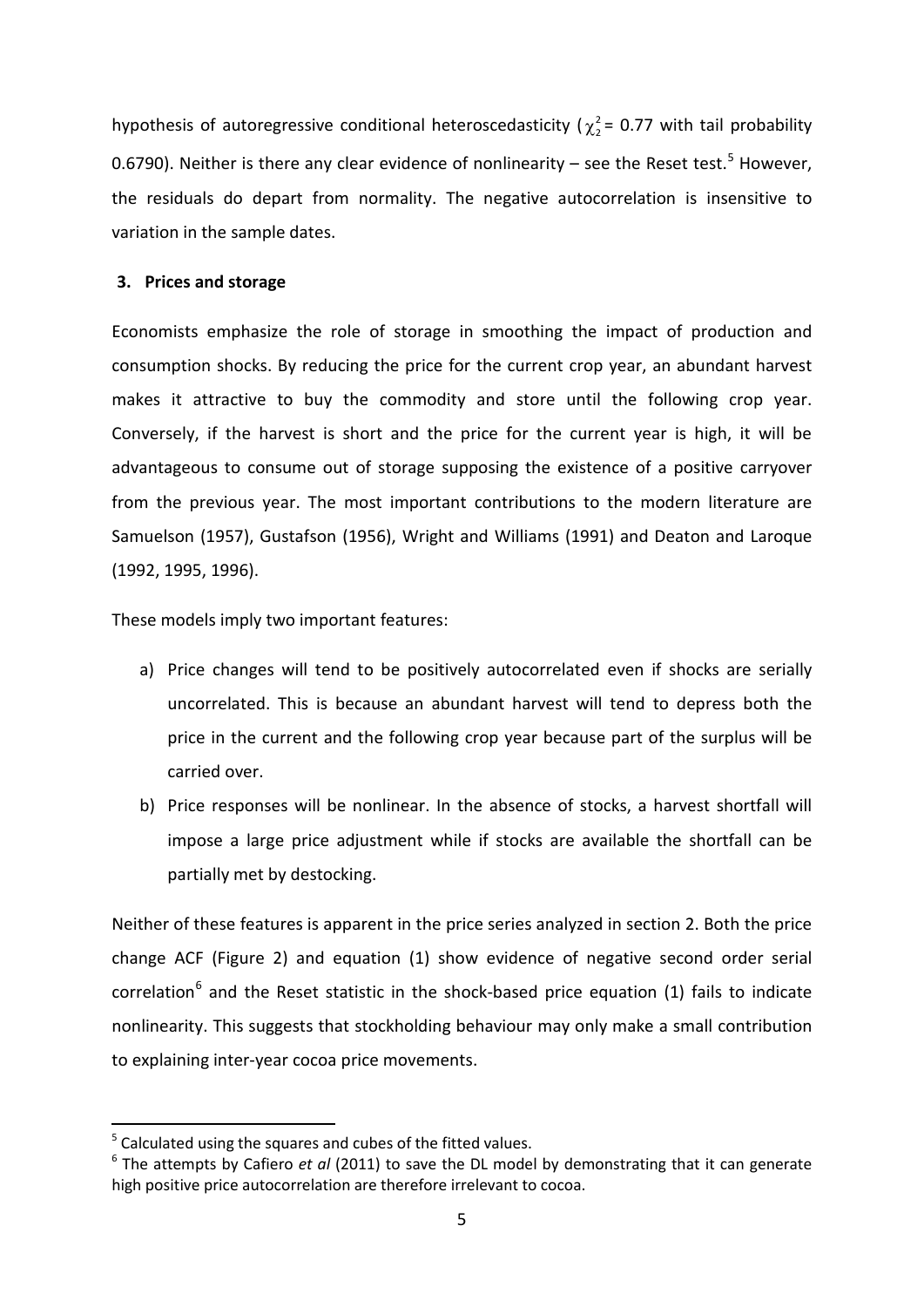It is most straightforward to base the analysis on the Deaton and Laroque (DL, 1992) model. This model posits a random harvest *h*<sup>t</sup> governed by a stationary distribution, consumption c satisfying an inverse demand curve  $p_t = P(c_t)$  where  $p_t$  is the commodity price and stock demand determined by the risk-neutral Kuhn-Tucker condition

$$
p_t \geq k E_t \left[ p_{t+1} \right] \quad : \quad s_t \geq 0 \tag{2}
$$

Where  $k=\frac{1}{1}$   $<$  1 1 *k r w*  $=\frac{1}{\sqrt{2}}$  $+r +$ and the colon indicates that at least one of these two relationships must hold as an equality. Here,  $E_t[p_{t+1}]$  indicates the expectation of the price in crop year *t*+1 formed on the basis of information in crop year *t*. With positive carryover *s*<sup>t</sup> to crop year  $t+1$ , the price in year *t* must equal the discounted price in year  $t+1$  where  $r<sub>t</sub>$  is the risk-free interest rate and *w* is the warehousing cost (including any losses due to deterioration). Stockholding therefore earns the risk-free rate of return. However, the current price may exceed the discounted future price (backwardation) in the absence of a carryover, it being impossible to take advantage of this price disparity by borrowing from next year's crop. The model rules out profits from intertemporal arbitrage and is therefore compatible with the EMH.

This model has a single state variable, availability  $a<sub>t</sub>$  equal to the current harvest plus the lagged carryover:  $a_t = h_t + s_{t-1} - it$  is irrelevant whether supply comes from this year's or a previous year's crop. It follows that price and stock must both be functions of availability  $p_t = f(a_t)$  and  $s_t = g(a_t)$ . Since the fundamental processes are stationary, these functions will be time-invariant. Deaton and Laroque (1992) show that, under rational expectations, these functions are defined by the pair of equations

$$
p_{t} = f(a_{t}) = \max \Big\{ P(a_{t}), kE_{t} \Big[ P\big(h_{t+1} + g(a_{t}) - g(h_{t+1} + g(a_{t})\big)\big) \Big] \Big\}
$$
  

$$
s_{t} = g(a_{t}) = a_{t} - P(a_{t})
$$
 (3)

<span id="page-6-0"></span>These equations require numerical solution. The stock function  $g(a_t)$  yields zero carryover for availability levels less that a critical availability level  $a^*$ , typically slightly greater than the normal harvest, and thereafter is close to linear. One can therefore approximate the storage function as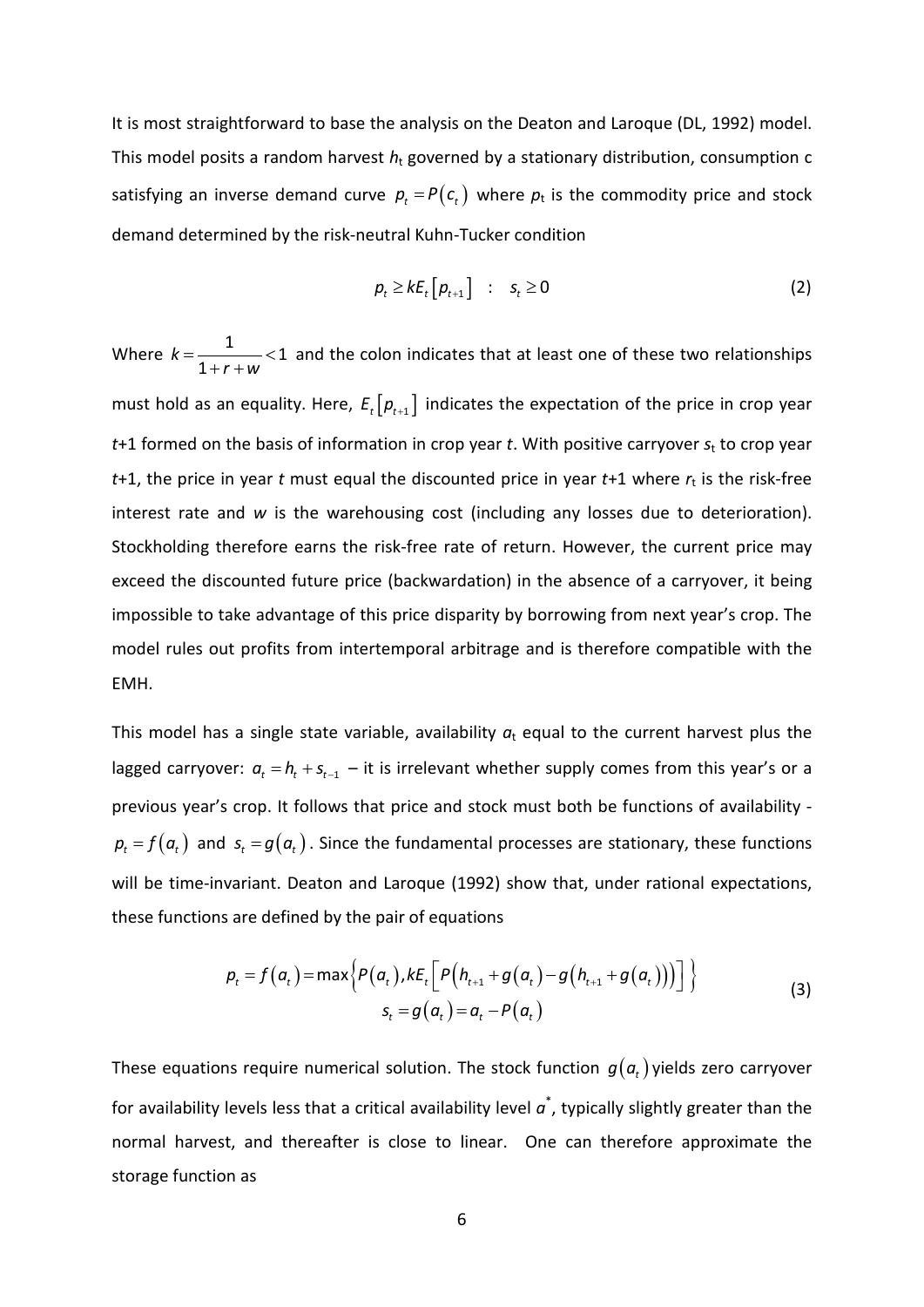$$
g(a_t) = \begin{cases} 0 & a_t \leq a^* \\ \gamma(a_t - a^*) & a_t > a^* \end{cases}
$$
 (4)

The price function follows as  $f(a_t) = P(a_t - g(a_t))$ . The accuracy of this approximation will depend on the functional form of the demand equation but it is in any case useful for illustrative purposes.

The production and consumption model set out below in section 4 is similar to the DL model in that the current harvest is independent of the price in the current crop year, and also of those in the past two crop years whereas grindings do react to the current prices. Grindings and stocks therefore need to accommodate the current harvest shock. The model differs in other respects:

- The crop *wq* grows on an exponential time trend (rate δ) but is otherwise only affected by the change in price three years ago. In the stylized model set out below, I ignore this price effect since the time lag is such that it will have only a small impact on the current storage decision. This allows me to consider the scaled variable  $h_t = e^{-\delta t} w q_t$  as having a stationary distribution and hence corresponding to the DL harvest. However, there is also positive serial correlation in crop sizes around the trend.
- Grindings *wgr* also depend on an exponential time trend and a lagged distribution of cocoa prices rather than just the current price. Grindings and production must have a common time trend. It is therefore sufficient to consider  $c_t = e^{-\delta t} wgr_t$ .
- Grindings depend on the price in the previous crop year as well as on the current price. This introduces an additional state variable, the previous year's price, into the DL model. This modification of the DL model is potentially important,

In what follows, I consider a stylized model in which the harvest *h* has a stationary distribution but in which consumption *c* depends on both the current and lagged price  $c_t = C(p_t, p_{t-1})$ . Prices and storage remain defined by equation (2). There are now two state variables, current availability  $a_t$  and the lagged price  $p_{t-1}$  so that the price and storage functions are  $p_t = f(a_t, p_{t-1})$  and  $s_t = g(a_t, p_{t-1})$ . It appears difficult to find an equilibrium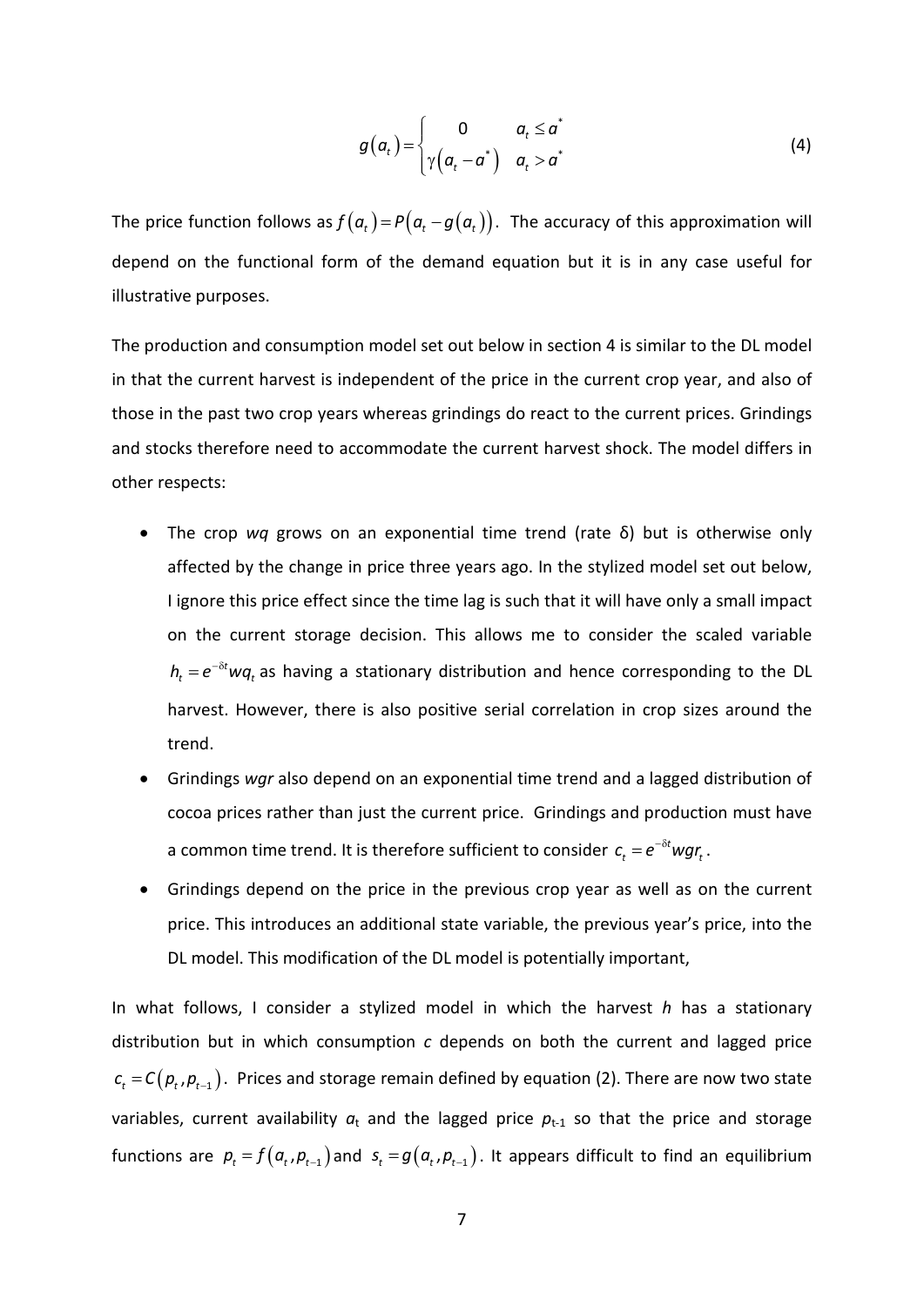set of price and stock functions for this model.<sup>[7](#page-8-0)</sup> I therefore experiment by allowing the parameters  $a^*$  and  $\gamma$  of the linear approximation (4) to depend on the lagged price.<sup>[8](#page-8-1)</sup> I find that the storage propensity  $\gamma$  is positively related to the lagged price  $p_{t-1}$  but there is no evidence of any effect on the trigger availability level  $a^*$ . The positive dependence of the carryover on the previous year's price arises since a high lagged price depresses current consumption resulting in an increased current surplus while a low price in the previous year boosts current consumption reducing the quantity available for the carryover. The correlation between the carryover (months of normal consumption) and the lagged real cocoa price over the 62 crop years 1950-51 to 2011-12 is - 0.74.

Figure 3 is a chart of a time series of 157 price realizations (corresponding to the sample 1855-2011 analyzed in section 2) generated by the estimated cocoa process. I use a demand elasticity of 0.45 but suppose this comprises a current year elasticity of 0.30 and an elasticity with respect to the lagged price of 015. Two features stand out in this plot

- Extended periods in which the price is negatively autocorrelated, high price and low price years following each other. These periods correspond to periods in which there is either a low or zero carryover.
- Other extended periods in which the price varies very little. These correspond to periods of high carryover.

The negative price autocorrelation arises because a high price in year *t* depresses consumption in year *t*+1 and vice versa. However, if there was a positive carryover from year *t*-1, a deficit in period *t* can be met from inventory so that the year *t* price is smoothed to equal the discounted expected price in year *t*+1.

This result obtains partial support from a regression of the stock-consumption ratio (*scr*, closing stocks divided by trend grindings and converted to "months of normal

<span id="page-8-0"></span><sup>&</sup>lt;sup>7</sup> Wright and Williams (1991) use numerical methods to solve the storage problem with two state variables, including the case in which there are two harvests each year. They do not consider the case analyzed here with lagged responses in consumption.

<span id="page-8-1"></span> $8$  I generate 1000 observations on the basis of a normal harvest of 4 million tons and a normal price of \$2000/ton, a current demand elasticity of 0.30 and an elasticity with respect to the lagged price of 0.15. The interest rate is 5%. I choose the parameters  $a^*$  and  $\gamma$ , and also the parameter relating  $\gamma$  to the lagged price, to minimize the squared storage return in years with positive storage plus the squared positive return on (counterfactual) storage in years in which no storage takes place.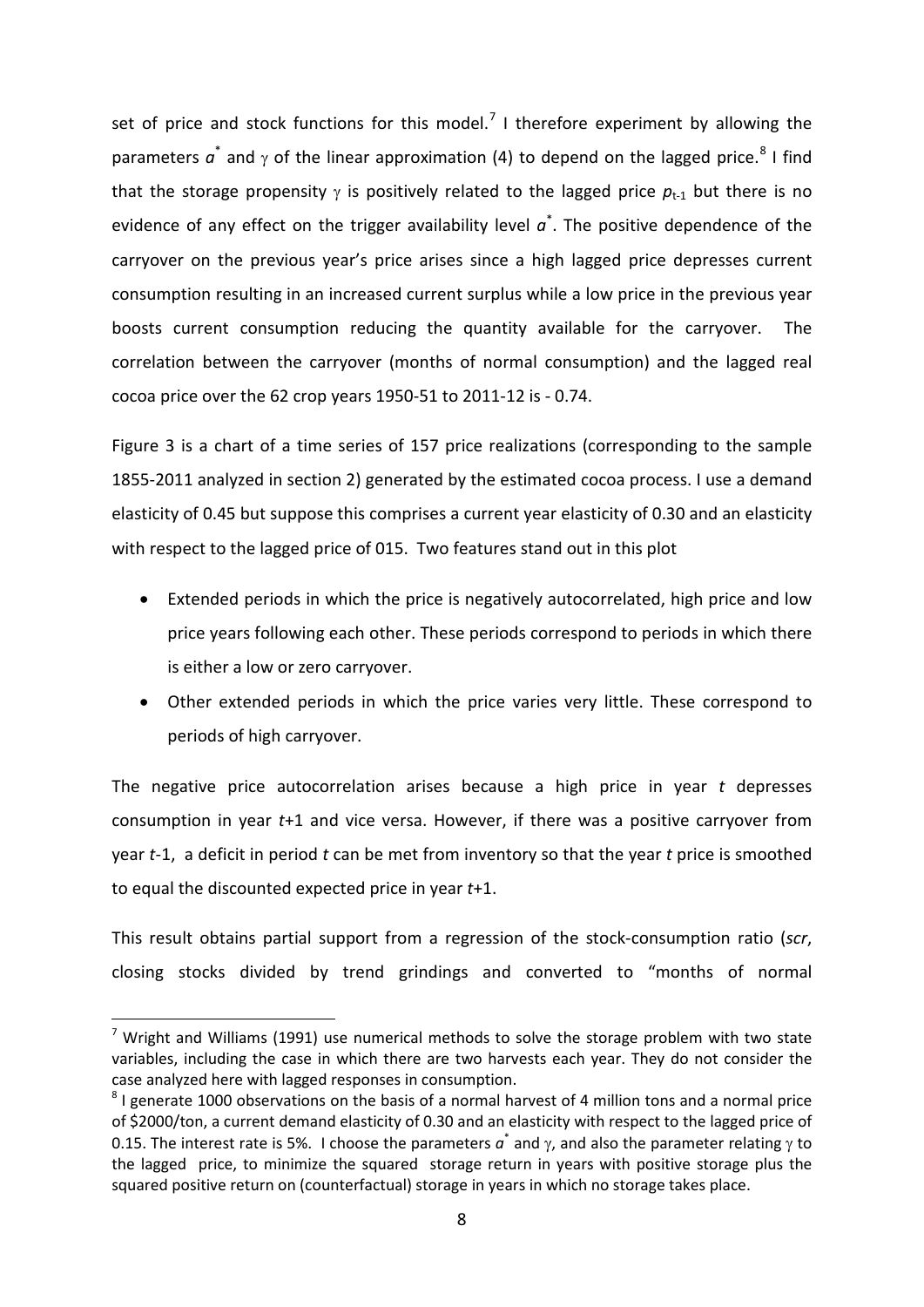consumption")[9](#page-9-0) on availability (*avail*, measured in the same metric), the lagged log real cocoa price, an interaction between the two and a time trend:

$$
\ln scr_{t} = -\frac{48.82}{(2.81)} + \frac{0.634}{(9.59)} \text{avail}_{t} + \frac{5.169}{(2.14)} \text{ln} \text{rcp}_{t-1} - \frac{0.310}{(2.18)} \text{avail}_{t} \times \text{ln} \text{rcp}_{t-1} + \frac{0.0240}{(3.78)} \text{t}
$$
\n
$$
\text{Sample } 1950-51 \text{ to } 2011-12 \quad R^{2} = 0.8222 \quad s.e. = 0.7471
$$
\n
$$
\text{Autocorrelation: } F_{2,58} = 77.6 \text{ [<0.001]}
$$
\n
$$
\text{Heteroscedasticity: } F_{8,56} = 2.54 \text{ [0.020]}
$$
\n
$$
\text{Normality: } \chi_{2}^{2} = 2.68 \text{ [0.263]}
$$
\n
$$
\text{Reset: } F_{2,58} = 0.92 \text{ [0.403]}
$$
\n
$$
\text{(5)}
$$

The equation, estimated by  $OLS<sup>10</sup>$  $OLS<sup>10</sup>$  $OLS<sup>10</sup>$  shows that a high price in the previous year both increases the current year's carryover but also reduces the propensity to store. The Reset statistic fails to offer any evidence of nonlinearity and an attempt to fit a nonlinear relationship did not offer any improvement over least squares. However, the very high residual serial correlation indicates that the equation is probably misspecified and inference on the basis of these parameters is unreliable.

Figure 4 shows the Autocorrelation Function (ACF) for the log price changes from the simulated model<sup>[11](#page-9-2)</sup> and is to be compared with the cocoa ACF in Figure 2. Both ACFs show negative autocorrelation but this is more acute in Figure 4. Figure 4 also identifies an AR(1) process while Figure 2 identifies and AR(2). I conclude that the negative autocorrelation seen in cocoa prices over the past 150 years probably does result from the dependence of cocoa consumption on previous years' prices as well as the current price but that the simple model set out above is too stylized to fully account for this dependence.

Similarly with the carryover equation (5), we can estimate equations relating the cocoa price to availability. Results are shown in Table 2. The first column of the table regresses the price ln*rcp* just on availability *avail* and a time trend. The second column adds the previous year's

<span id="page-9-0"></span> $9$  The stock series excludes the buffer stock held by the International Cocoa Organization from 1981 to 1994 under the terms of the International Cocoa Agreements.

<span id="page-9-1"></span> $10$  Instrumental variables estimation did not alter the qualitative results. There is no evidence that the ICCO buffer stock reduced private stockholding.

<span id="page-9-2"></span> $11$  Based on 10,000 simulations.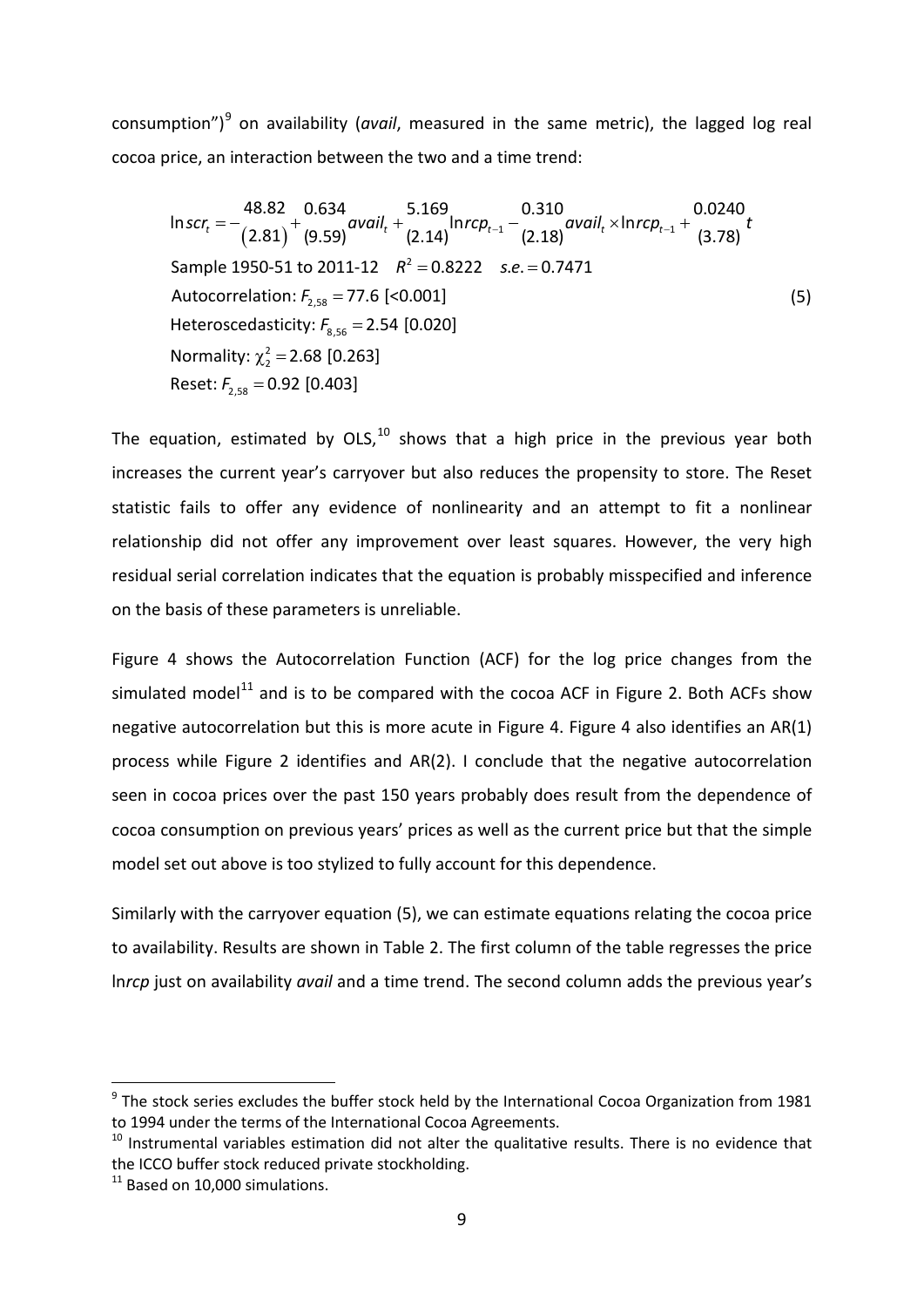price.<sup>[12](#page-10-0)</sup> In the third column I include the lagged stock consumption ratio *scr* in addition to availability to test the hypothesis that the current harvest and the carryover from the previous year have the same impact. Estimation here is by OLS.

| Table 2                                                                 |          |          |          |  |  |  |  |
|-------------------------------------------------------------------------|----------|----------|----------|--|--|--|--|
| <b>Estimated price-availability equations</b>                           |          |          |          |  |  |  |  |
| Dependent variable Inrcpt                                               | (1)      | (2)      | (3)      |  |  |  |  |
|                                                                         | 10.73    | 6.043    | 6.005    |  |  |  |  |
| Intercept                                                               | (46.2)   | (5.87)   | (5.40)   |  |  |  |  |
| Availability                                                            | $-0.146$ | $-0.088$ | $-0.089$ |  |  |  |  |
| avail <sub>t</sub>                                                      | (10.2)   | (4.99)   | (4.15)   |  |  |  |  |
| Lagged carryover                                                        |          |          | 0.003    |  |  |  |  |
| $SCT_{t-1}$                                                             |          |          | (0.10)   |  |  |  |  |
| Lagged price                                                            |          | 0.446    | 0.452    |  |  |  |  |
| $Inrep_{t-1}$                                                           |          | (4.64)   | (4.02)   |  |  |  |  |
| <b>Trend /100</b>                                                       | $-0.938$ | $-0.490$ | $-0.494$ |  |  |  |  |
|                                                                         | (5.53)   | (2.80)   | (2.74)   |  |  |  |  |
| $R^2$                                                                   | 0.769    | 0.831    | 0.831    |  |  |  |  |
| standard error                                                          | 0.225    | 0.193    | 0.195    |  |  |  |  |
| <b>AIC</b>                                                              | $-2.940$ | $-3.224$ | $-3.192$ |  |  |  |  |
| Residual serial correlation                                             | 29.6     | 9.78     | 9.84     |  |  |  |  |
| $F_{2.57}$ , $F_{2.56}$ , $F_{2.55}$                                    | [<0.001] | [<0.001] | [<0.001] |  |  |  |  |
| Residual heteroscedasticity                                             | 3.62     | 1.16     | 0.91     |  |  |  |  |
| $F_{4.57}$ , $F_{6.55}$ , $F_{8.53}$                                    | [0.011]  | [0.339]  | [0.515]  |  |  |  |  |
| Normality                                                               | 2.64     | 4.94     | 4.89     |  |  |  |  |
| $\chi^2(2)$                                                             | [0.267]  | [0.085]  | [0.087]  |  |  |  |  |
| Sample: 1950-1 to 2011-12 (62 observations). Estimation is by OLS.      |          |          |          |  |  |  |  |
| Tail probabilities in [.] parentheses; t statistics in (.) parentheses. |          |          |          |  |  |  |  |

There is no evidence that the coefficient on lagged stocks differs from that on the current harvest – see the *t* statistic on  $scr_{t-1}$  in column 3. The estimated equations support availability as the driver of the price. However, the price is clearly positively autocorrelated, even though price changes are negatively autocorrelated. However, as was the case with the carryover equation (5), the high degree of residual serial correlation indicates probable dynamic misspecification.

This discussion leads me to conclude that storage theory can potentially account for the observed negative autocorrelation of changes in cocoa prices as the result of positive

<span id="page-10-0"></span> $12$  I also experimented with an interaction term of availability multiplied by the lagged price, as in equation (5). This interaction was estimated with a small and statistically insignificant coefficient and so was dropped.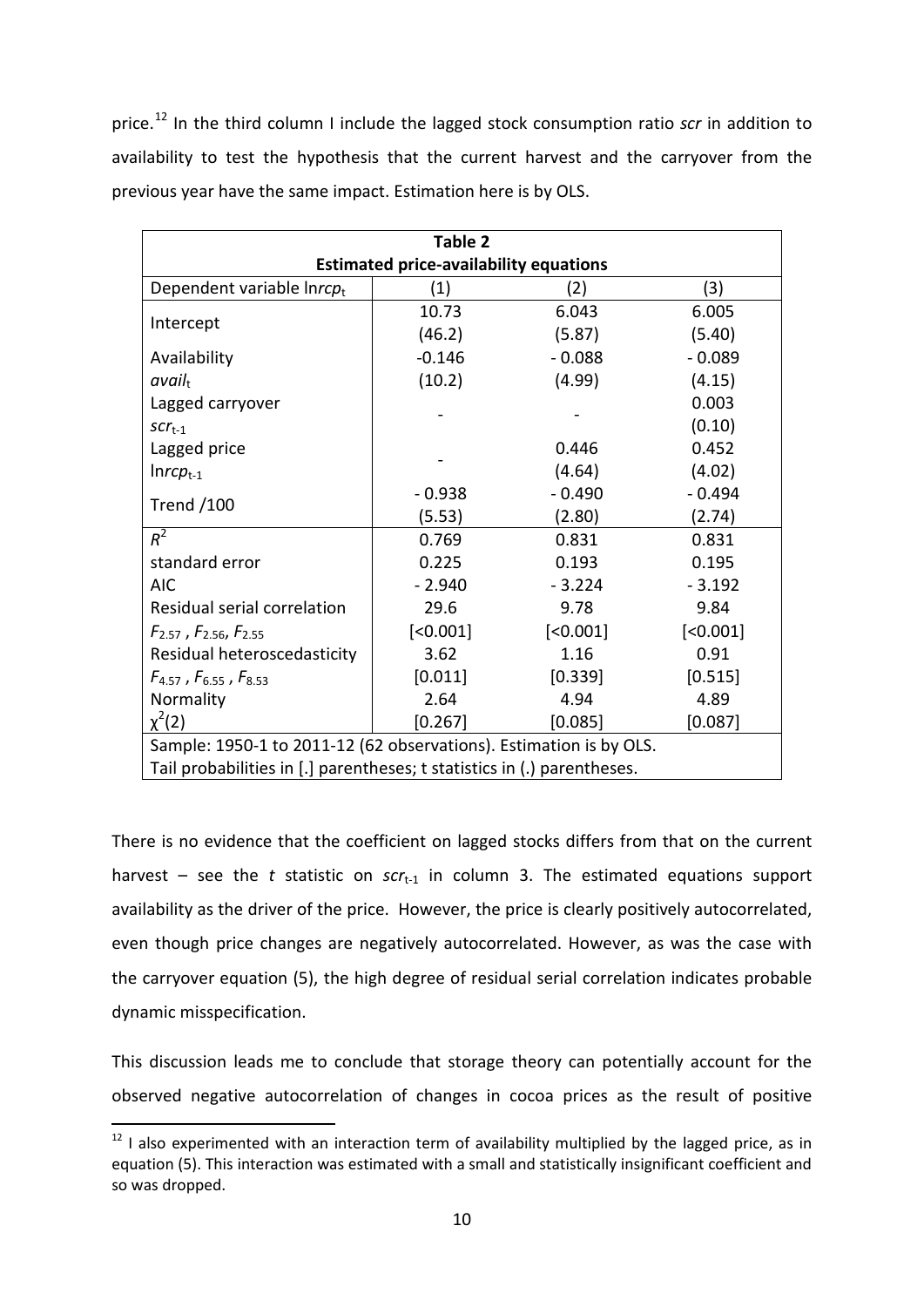autocorrelation in grindings levels. However, simple storage models, even when extended in this direction, remain dynamically misspecified. This motivates construction of a structural model based on empirically estimated equations for grindings and the crop size and with a price equation that is based on the storage model but allows for more general dynamic responses.

# **4. A structural model of cocoa production, consumption and price**

Data on world cocoa production and consumption ("grindings") is made available by the ICCO [\(www.icco.org](http://www.icco.org/) ) and historical data on a crop year (October – September) basis, are provided in the *Quarterly Bulletin of Cocoa Statistics* (QBCS) . Earlier figures were produced by cocoa broker Gill and Duffus, now part of ED&F Man and, previous to that, by the League of Nations. I have data on a consistent basis from crop year 1946-47 to 2011-12.<sup>[13](#page-11-0)</sup> The production (crop) and consumption (grindings) figures are graphed together in Figure 5.

A number of features stand out in this figure.

- Crop size appears substantially more variable than grindings. In fact, the standard deviation of log annual changes in crop size (10.2%) is double that of the corresponding grindings standard deviation (5.1%). This is a general feature of agricultural commodities for which consumption changes smoothly in line with incomes while production is subject to weather-related shocks.
- Although production and consumption both grow at an average rate of 2.8% per annum over the sample, the average masks periods of relatively fast and slow growth. Visually, one can distinguish three periods – a period of relatively high consumption growth from the start of the sample to 1971 (3.5% annual growth in grindings) followed by a period of slower growth to 1982 (1.4% annual growth) followed by a recovery to the end of the sample (3.1% annual growth).
- There were two relatively long periods in which production ran ahead of grindings the first part of the 1960s and the second half of the 1980s. Not surprisingly, these two periods were associated with low real cocoa prices.

<span id="page-11-0"></span> $13$  Data for 2011-12 are preliminary.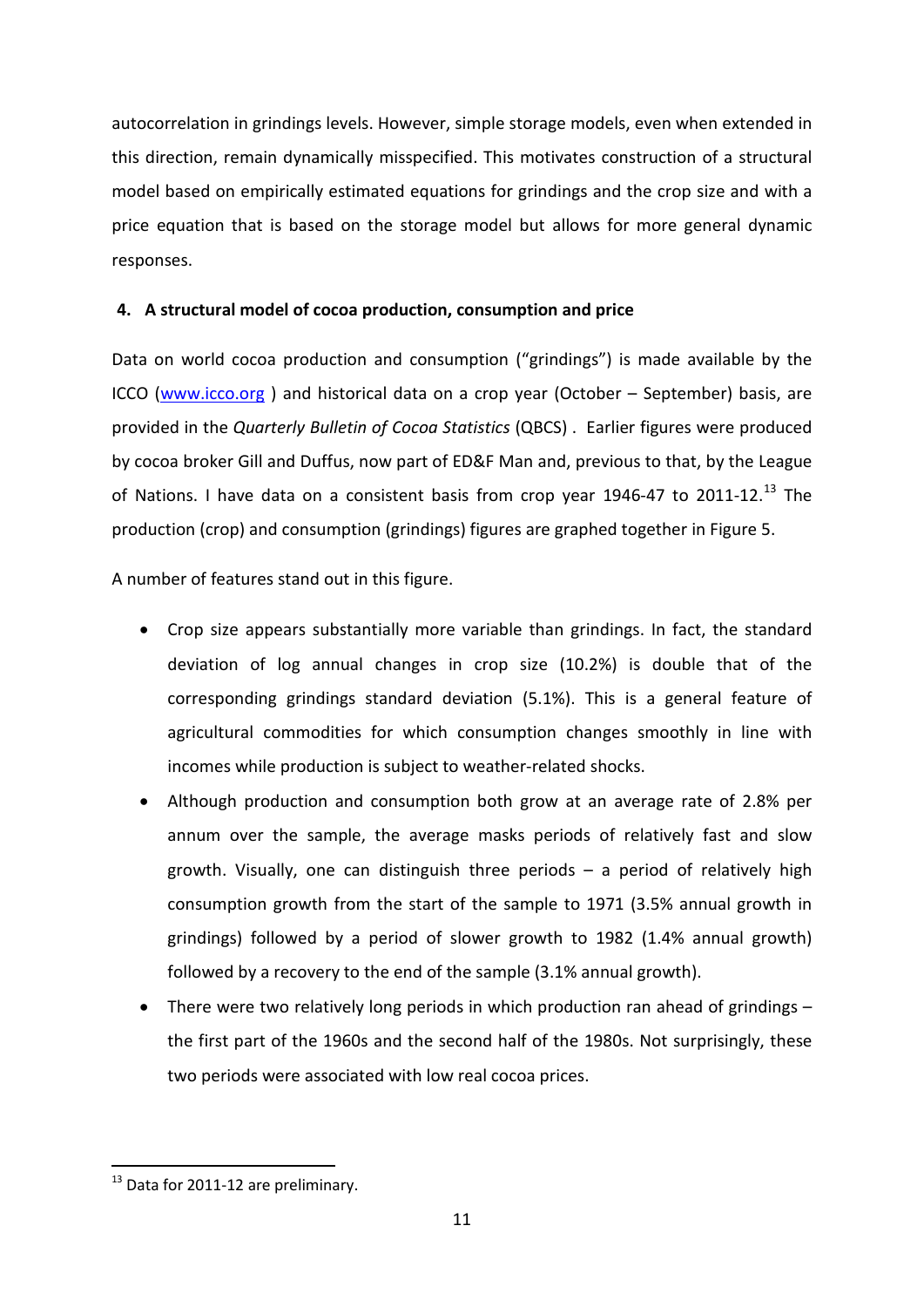I focus initially on grindings which are determined by chocolate consumption.<sup>[14](#page-12-0)</sup> This will depend on tastes, incomes and prices. My income variable is a series for "world" GDP calculated from Maddison (2010) and extrapolated from 2008 to 2011 using IFS data. The "world" is all those countries for which Maddison provides a continuous GDP series from 1946. This excludes many emerging economy countries but also countries in Eastern Europe and the ex-USSR.<sup>[15](#page-12-1)</sup> These data are on a calendar and not a crop year basis. The price is the real price discussed in section 2 but now on a crop year basis.

| Table 3                                                           |          |           |  |  |  |  |  |  |
|-------------------------------------------------------------------|----------|-----------|--|--|--|--|--|--|
| <b>Grindings cointegration results</b>                            |          |           |  |  |  |  |  |  |
| Including trend<br>Without trend                                  |          |           |  |  |  |  |  |  |
| Unrestricted VAR(2) AIC                                           | - 18.150 | $-18.163$ |  |  |  |  |  |  |
| Johansen test statistic for                                       | 35.84    | 42.60     |  |  |  |  |  |  |
| zero rank                                                         | [0.008]  | [0.052]   |  |  |  |  |  |  |
| Johansen test statistic for                                       | 11.33    | 15.78     |  |  |  |  |  |  |
| [0.195]<br>[0.518]<br>unit rank                                   |          |           |  |  |  |  |  |  |
| Cointegrating vector                                              |          |           |  |  |  |  |  |  |
| <i>Inwgr</i>                                                      | $-1.000$ | $-1.000$  |  |  |  |  |  |  |
| Inwgdp<br>0.842<br>0.483                                          |          |           |  |  |  |  |  |  |
| <i>Inrcp</i>                                                      | $-0.188$ | $-0.137$  |  |  |  |  |  |  |
| <b>Trend</b> /100                                                 |          | 1.290     |  |  |  |  |  |  |
| Sample: 1950-1 to 2010-11 (61 observations)                       |          |           |  |  |  |  |  |  |
| Tail probabilities in [.] parentheses.                            |          |           |  |  |  |  |  |  |
| The estimated cointegrating $(\beta)$ vector is normalized on the |          |           |  |  |  |  |  |  |
| coefficient of Inwgr.                                             |          |           |  |  |  |  |  |  |

I first ask whether the (log) world grindings ln*wgr* series is cointegrated with (log) world GDP ln*wgdp* and the (log) real cocoa price ln*rcp*. Estimation is over the sample crop years 1950-51 to 2010-11 (61 observations). Table 3 reports cointegration test results using the Johansen (1988) trace test. An initial test shows that it is possible to reduce from a VAR(4) to a VAR(2). In the absence of time trend, the Johansen trace test allows rejection of the null hypothesis of no cointegration but fails to reject the subsequent null hypothesis that there is at most one cointegrating vector (Table 3, column 1). However, the AIC prefers the

<span id="page-12-0"></span> $14$  I regard cocoa powder as a by-product.

<span id="page-12-1"></span><sup>&</sup>lt;sup>15</sup> The complete list of countries is Argentina, Australia, Austria, Belgium, Bolivia, Brazil, Canada, Chile, Colombia, Costa Rica, Denmark, Ecuador , El Salvador, Finland, France, Germany , Greece, Guatemala, Honduras, India , Ireland, Italy, Japan, Mexico, Netherlands, New Zealand, Nicaragua, Norway, Panama, Paraguay, Peru, Philippines, Portugal, South Korea, Spain, Sweden, Switzerland, UK, Uruguay, USA and Venezuela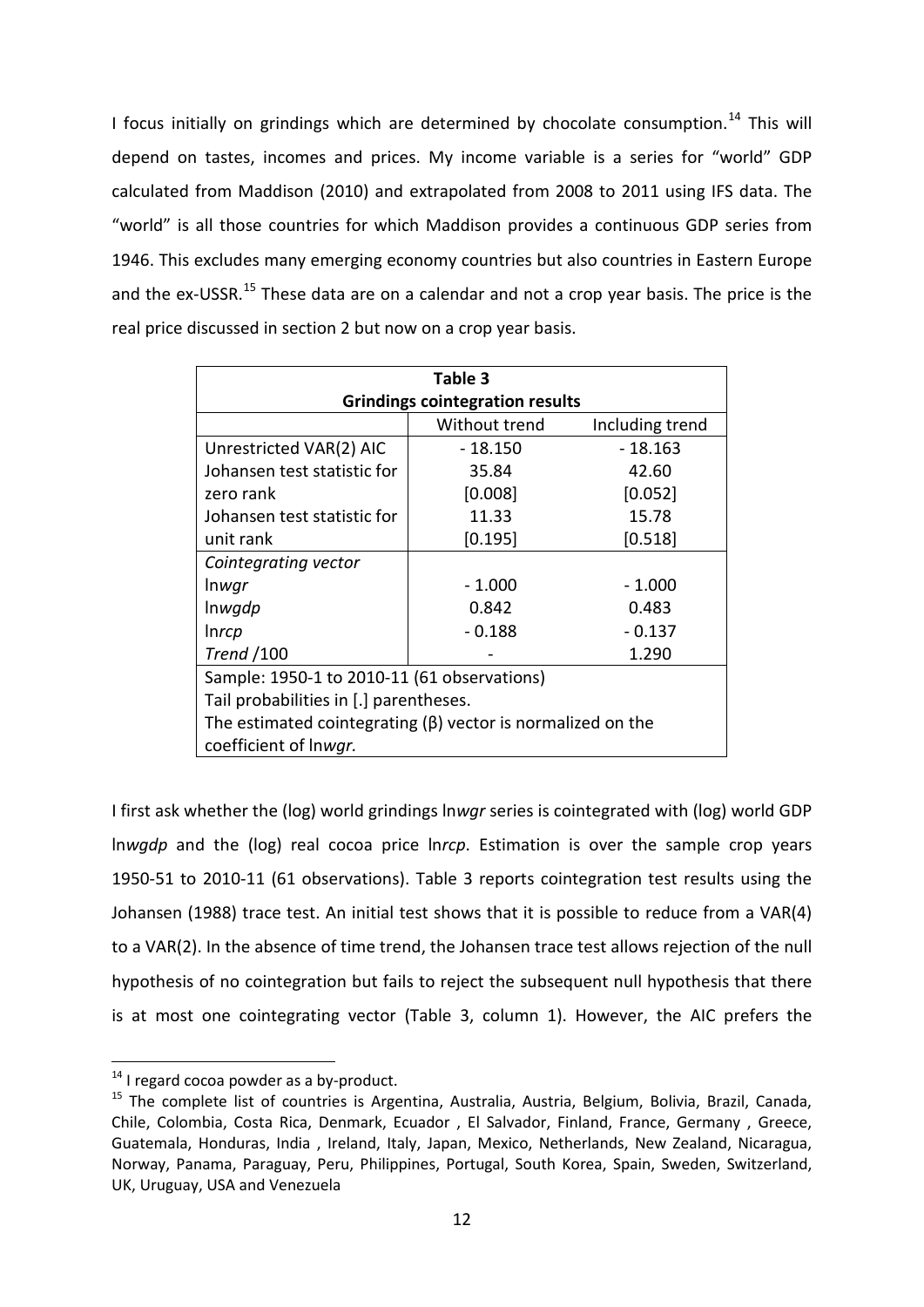specification which includes a time trend (Table 3, column 2). In this case, there is a marginal failure to reject the hypothesis of no cointegration at the 5% level.

The estimated cointegrating vectors (Table 3, lower panel) are normalized on the coefficient of the grindings variable. The estimates which exclude the time trend imply a slightly less than unit income elasticity and a price elasticity of slightly less than one fifth. Inclusion of a time trend gives an income elasticity of close to one half and a price elasticity of -0.14 together with trend growth, unconnected with income, of 1.3% per annum. Because the trend in world GDP is close to being log-linear, it is difficult, at an aggregate level, to distinguish econometrically between consumption growth induced by changing tastes (perhaps influenced by advertising) from that induced by rising incomes. This is an important issue to which I return.

The Granger Representation Theorem (Engle and Granger, 1987) allows us to specify a dynamic error correction equation embodying the estimated cointegrating vector. Here I use the one stage procedure which jointly estimates the cointegrating vector and the dynamic adjustment. I regress the change in (log) grindings ∆ln*wgr* on the current and lagged change in the cocoa price ∆ln*rcp* and the lagged levels of grindings, world GDP and prices, where the price variable is the average of the (log) real cocoa price lagged two, three and four years. There is no evidence of any impact from the change in world GDP ∆ln*wgdp*, as distinct from its level. Because the current price change ∆ *hrcp*, will be jointly determined with the current year's rise in grindings ∆lnwgr,, I treat the latter variable as endogenous and estimate using Instrumental Variables (IV). The instruments are availability *avail*t, equal to current production plus lagged stocks divided by the consumption trend, and the real coffee price lagged one and two years  $Inrcfp_{t-1}$  and  $Inrcfp_{t-2}$  – see below. Identification requires that the current year's production and consumption shocks are independent and the current production does not depend on the current year's price.

13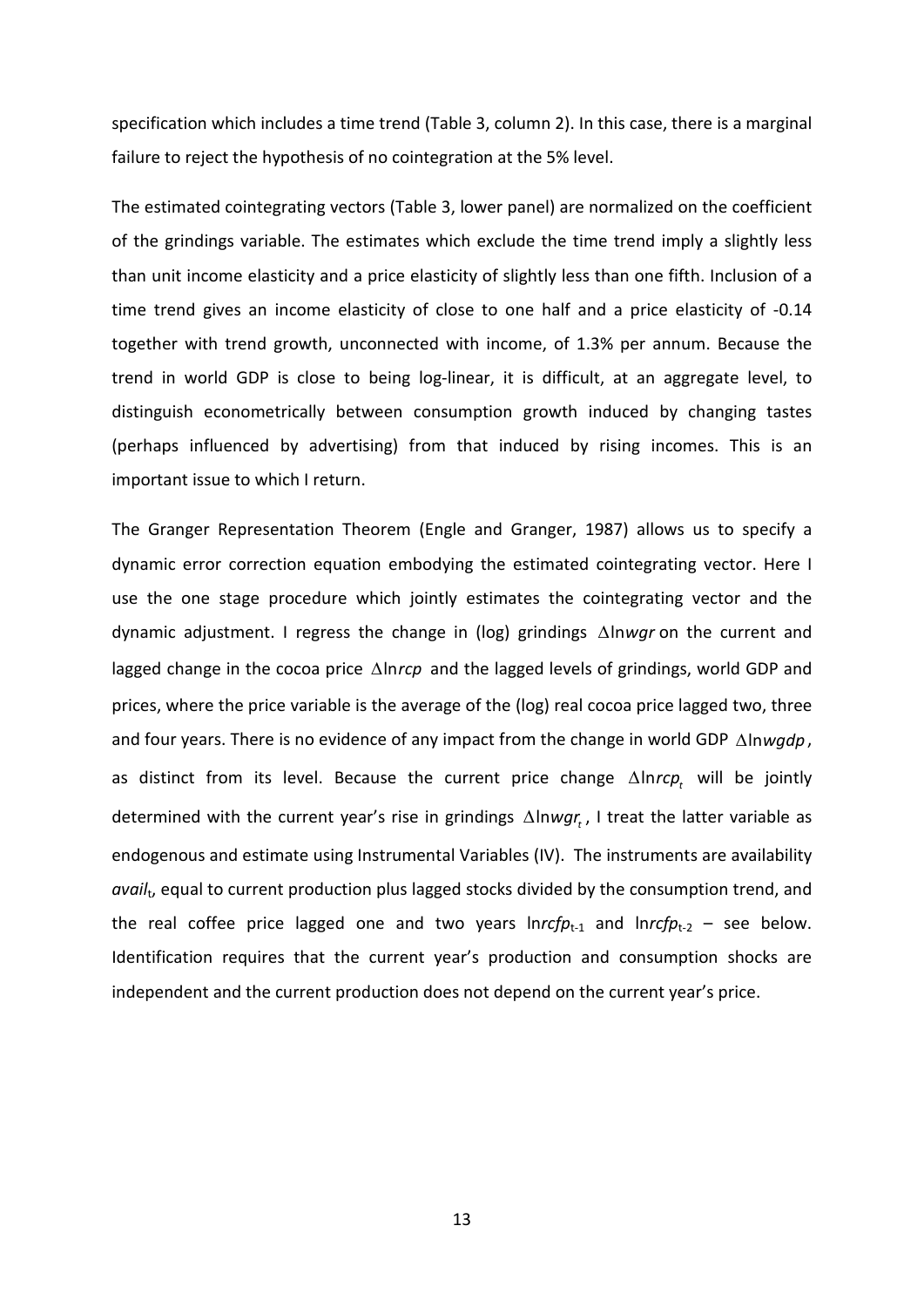| Table 4                                                                         |          |          |          |  |  |  |  |
|---------------------------------------------------------------------------------|----------|----------|----------|--|--|--|--|
| <b>Estimated grindings error correction equations</b>                           |          |          |          |  |  |  |  |
| Dependent variable                                                              | (1)      | (2)      | (3)      |  |  |  |  |
| $\Delta$ lnwgr <sub>t</sub>                                                     | 2SLS     | 2SLS     | 3SLS     |  |  |  |  |
| Intercept                                                                       | 1.481    | 1.697    | 2.171    |  |  |  |  |
|                                                                                 | (2.00)   | (1.71)   | (4.04)   |  |  |  |  |
| Current price change                                                            | $-0.088$ | $-0.105$ | $-0.046$ |  |  |  |  |
| (endogenous) Δlnrcpt                                                            | (0.68)   | (0.93)   | (1.44)   |  |  |  |  |
| Lagged price change                                                             | $-0.107$ | $-0.104$ | $-0.112$ |  |  |  |  |
| $\Delta$ Inrc $p_{t-1}$                                                         | (4.53)   | (4.62)   | (6.97)   |  |  |  |  |
| Lagged grindings                                                                | $-0.209$ | $-0.222$ | $-0.306$ |  |  |  |  |
| $Inwgr_{t-1}$                                                                   | (1.54)   | (1.43)   | (3.99)   |  |  |  |  |
| Change in world GDP                                                             | 1.228    | 1.291    | 1.168    |  |  |  |  |
| $\Delta$ lnwgd $p_t$                                                            | (2.93)   | (2.79)   | (3.60)   |  |  |  |  |
| Lagged world GDP                                                                | 0.153    | 0.091    | 0.083    |  |  |  |  |
| $ln wgdp_{t-1}$                                                                 | (1.48)   | (1.28)   | (1.56)   |  |  |  |  |
| Lagged price $\frac{1}{3}\sum_{n=1}^{4}$ Inrc $p_{t-i}$                         | $-0.066$ | $-0.064$ | $-0.052$ |  |  |  |  |
|                                                                                 | (2.94)   | (2.77)   | (2.93)   |  |  |  |  |
|                                                                                 |          | 0.260    | 0.534    |  |  |  |  |
| <b>Trend /100</b>                                                               |          | (0.68)   | (2.63)   |  |  |  |  |
| Implied long run equation                                                       |          |          |          |  |  |  |  |
| Inwgdp                                                                          | 0.731    | 0.412    | 0.271    |  |  |  |  |
| Inrcp                                                                           | $-0.319$ | $-0.288$ | $-0.171$ |  |  |  |  |
| <b>Trend</b> /100                                                               |          | 1.170    | 1.743    |  |  |  |  |
| standard error                                                                  | 0.0333   | 0.0341   | 0.0319   |  |  |  |  |
| <b>AIC</b>                                                                      | $-9.767$ | $-10.10$ |          |  |  |  |  |
| Sargan instrument validity                                                      | 0.01     | 0.03     |          |  |  |  |  |
| test $\chi^2(1)$                                                                | [0.903]  | [0.866]  |          |  |  |  |  |
| Residual serial correlation                                                     | 0.00     | 0.09     | 2.85     |  |  |  |  |
| $F_{2.53}$ , $F_{2,52}$ , $F_{2,48}$                                            | [0.917]  | [0.916]  | [0.068]  |  |  |  |  |
| Residual heteroscedasticity                                                     | 2.09     | 2.03     | 1.59     |  |  |  |  |
| $F_{12,49}$ , $F_{14,47}$ , $F_{21,40}$                                         | [0.036]  | [0.033]  | [1.02]   |  |  |  |  |
| Normality                                                                       | 4.23     | 0.99     | 0.10     |  |  |  |  |
| $\chi^2(2)$                                                                     | (0.121)  | [0.608]  | [0.949]  |  |  |  |  |
| Sample: 1950-1 to 2011-12 (62 observations)                                     |          |          |          |  |  |  |  |
| Additional instruments (columns 1 and 2): $scr_{t-1}$ , $\Delta$ Inrc $p_{t-3}$ |          |          |          |  |  |  |  |
| The 3SLS estimates are from a four equation model relating production,          |          |          |          |  |  |  |  |
| consumption (grindings), price and stocks.                                      |          |          |          |  |  |  |  |
| Tail probabilities in [.] parentheses; t statistics in (.) parentheses.         |          |          |          |  |  |  |  |

Estimation results are reported in Table 4, both without (column 1) and with (column 2) a time trend. The lagged price coefficient is well-determined but the contemporaneous change is less so, reflecting possibly weak instruments. The Sargan test does not reveal any instrument validity problem. A rise in GDP causes a greater than proportionate increase in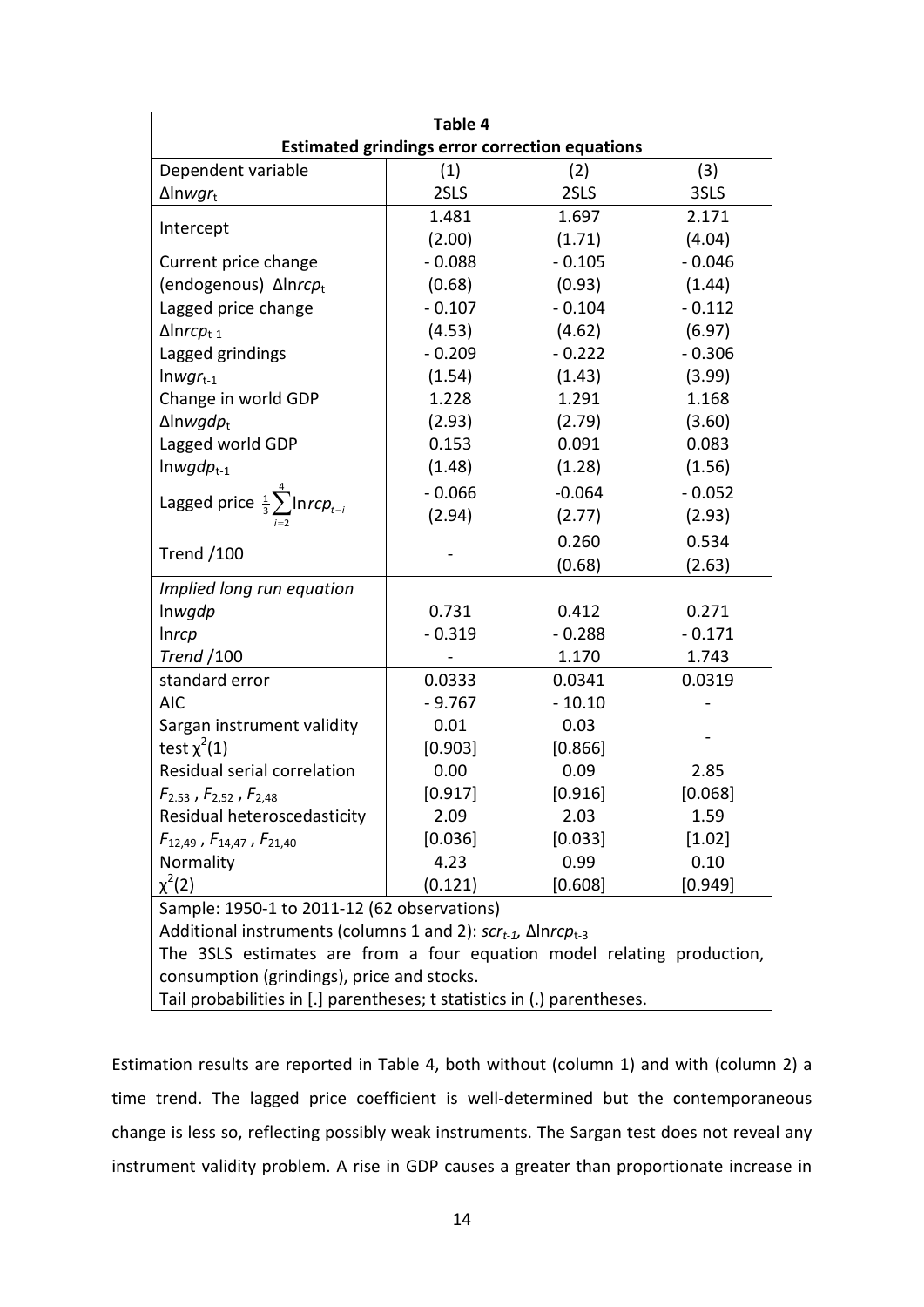grindings but the long run income elasticity is less than unity. This long run income effect and the trend coefficient (in column 2) are poorly determined as the result of collinearity.<sup>[16](#page-15-0)</sup> The implied long run equation indicates a higher price elasticity (around -0.3) than those given by the Table 3 estimates.<sup>[17](#page-15-1)</sup> The estimated long run GDP elasticities are similar to those in Table 3. As in Table 3, the AIC prefers the equation which includes the time trend.

Column 3 repeats the estimates from column 2 using the Three Stage Least Squares (3SLS) system estimator of the four equation model for grindings, crop size, price and the stock-consumption ratio.<sup>[18](#page-15-2)</sup> The 3SLS estimates of the price and income elasticities are lower and greater emphasis is placed on the time trend.

I now turn to cocoa production. A Dickey-Fuller unit root test<sup>[19](#page-15-3)</sup> over the sample 1947-48 to 2011-12 shows the log of cocoa production to be trend stationary (*DF* = -4.93 relative to a 5% critical value of -3.48 and a 1% critical value of -4.11). I use a simple model in which the trend is augmented by the difference in the cocoa price lagged three years and a lagged dependent variable. Three years is approximately the time it takes a newly planted tree to start producing fruit.

The estimated equation, which represents a partial adjustment process as these newly planted trees come to maturity, is reported in column 1 of Table 5. A sustained 10% rise in the real cocoa price is seen as raising production by 1.5% in the long run (and *vice versa* for a fall).

<span id="page-15-0"></span><sup>&</sup>lt;sup>16</sup> Weymar (1964) failed to find a statistically significant impact of real income on cocoa grindings.<br><sup>17</sup> Weymar (1964) reports an elasticity of – 0.41.

<span id="page-15-1"></span>

<span id="page-15-2"></span> $18$  This model is structurally recursive – crop size enters the price equation, the current price enters the grindings equation and both current grindings and the crop size determine the carryover. OLS estimates of a structurally recursive model will not exhibit simultaneity bias provided the equation errors are independent. In fact, there is a significant correlation between the residuals on the grindings and crop size equations. Weymar's (1964) states "There is no issue here as to whether or not cocoa production can be considered exogenous for statistical estimation purposes; clearly it can" (page 141, footnote 19). This is incorrect if the residuals are correlated.

<sup>3</sup>SLS estimates are potentially more efficient that the 2SLS estimates reported in columns 1 and 2 of Table 4.

<span id="page-15-3"></span> $19$  The AIC selects the specification without lags.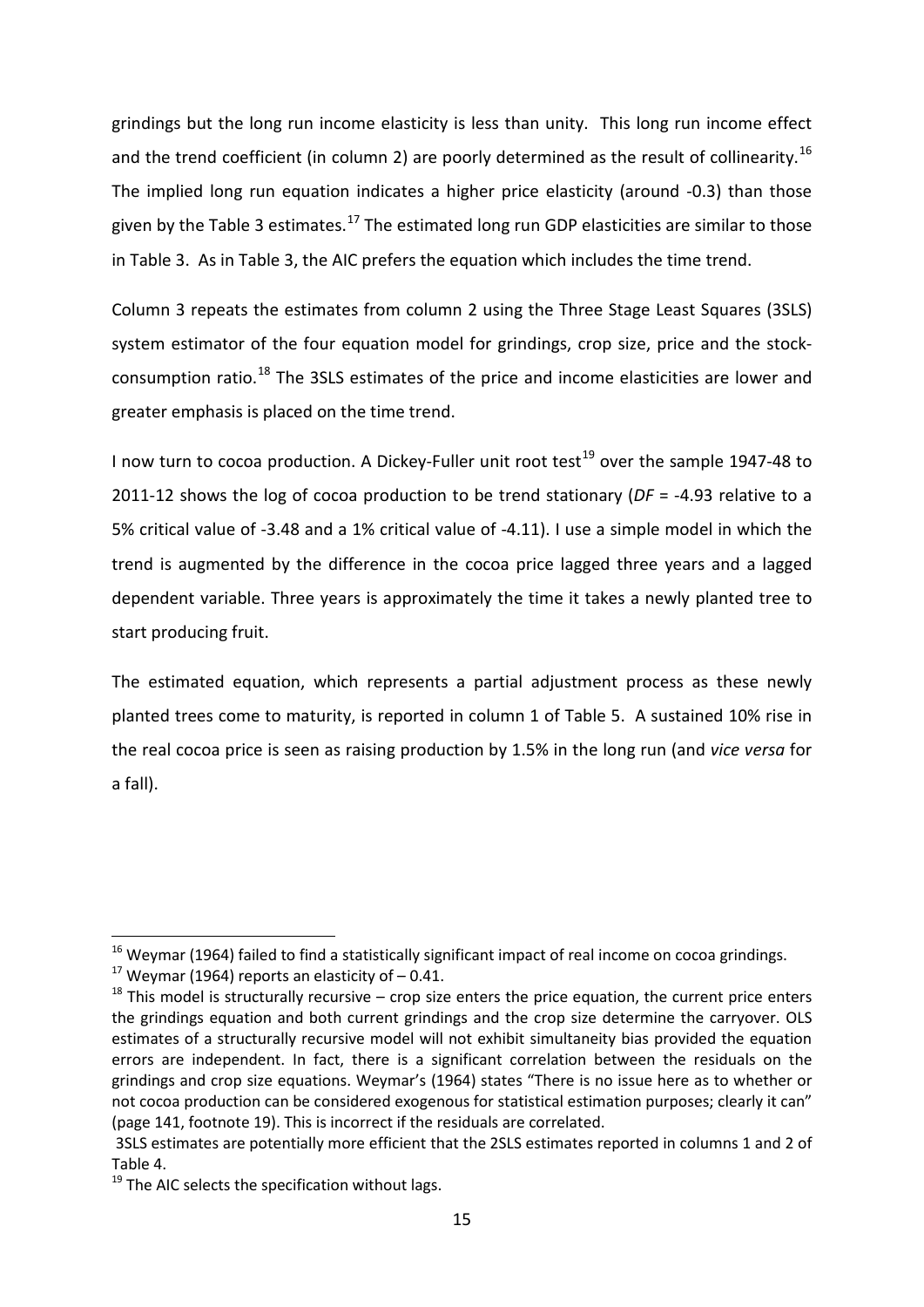Column 2 of Table 5 reports estimates of the same equation augmented by the lagged real coffee price.<sup>[20](#page-16-0)</sup> The estimates suggest that a high coffee price results in lower cocoa production in the following crop year. This result is difficult to rationalize – although many cocoa-producing countries also produce coffee, production is seldom in the same zones so there is little opportunity for farmers to substitute between the two crops. In any case, coffee and cocoa areas cannot be altered at short notice. One possibility is that the effect comes through diversion of governmental support (provision of fertilizers and pesticides, extension) between the two crops. For these reasons, I regard the column 1 estimates as the more reliable.

| Table 5                                                                          |            |                |         |          |  |  |  |  |
|----------------------------------------------------------------------------------|------------|----------------|---------|----------|--|--|--|--|
| <b>Estimated cocoa production equations</b>                                      |            |                |         |          |  |  |  |  |
| Dependent variable                                                               | (1)        | (2)            | (3)     | (4)      |  |  |  |  |
| $lmwq_t$                                                                         | <b>OLS</b> | <b>OLS</b>     | 3SLS    | 3SLS     |  |  |  |  |
| Intercept                                                                        | 3.802      | 4.927<br>3.386 |         | 4.722    |  |  |  |  |
|                                                                                  | (5.10)     | (5.57)         | (5.24)  | (6.58)   |  |  |  |  |
| Lagged dependent variable                                                        | 0.419      | 0.332          | 0.483   | 0.362    |  |  |  |  |
| $lmwq_{t-1}$                                                                     | (3.65)     | (2.81)         | (4.86)  | (3.70)   |  |  |  |  |
| Lagged price change                                                              | 0.088      | 0.102          | 0.076   | 0.088    |  |  |  |  |
| $\Delta$ Inrc $p_{t-3}$                                                          | (2.07)     | (2.45)         | (2.30)  | (2.78)   |  |  |  |  |
| Lagged coffee price                                                              |            | $-0.062$       |         | $-0.061$ |  |  |  |  |
| $Inrcfp_{t-1}$                                                                   |            | (2.20)         |         | (2.74)   |  |  |  |  |
| <b>Trend /100</b>                                                                | 1.568      | 1.686<br>1.392 |         | 1.597    |  |  |  |  |
|                                                                                  | (4.95)     | (5.41)         | (5.06)  | (6.09)   |  |  |  |  |
| $R^2$                                                                            | 0.973      | 0.975          |         |          |  |  |  |  |
| standard error                                                                   | 0.0834     | 0.0808         | 0.0844  | 0.0809   |  |  |  |  |
| <b>AIC</b>                                                                       | $-4.905$   | $-4.954$       |         |          |  |  |  |  |
| Residual serial correlation                                                      | 0.33       | 0.13           | 0.43    | 0.36     |  |  |  |  |
| $F_{2,56}$ , $F_{2,54}$ , $F_{2,56}$ , $F_{2,55}$                                | [0.720]    | [0.880]        | [0.654] | [0.700]  |  |  |  |  |
| Residual heteroscedasticity                                                      | 1.20       | 0.98           | 1.29    | 1.21     |  |  |  |  |
| $F_{6,55}$ , $F_{10,51}$ , $F_{6,55}$ , $F_{8,53}$                               | [0.320]    | [0.465]        | [0.279] | [0.311]  |  |  |  |  |
| Normality                                                                        | 0.78       | 2.06           | 0.56    | 2.08     |  |  |  |  |
| $\chi^2(2)$                                                                      | [0.676]    | [0.357]        | [0.756] | [0.354]  |  |  |  |  |
| Reset                                                                            | 1.05       | 3.35           |         |          |  |  |  |  |
| $F_{2,56}$ , $F_{2,54}$                                                          | [0.356]    | [0.043]        |         |          |  |  |  |  |
| Sample: 1950-1 to 2011-12 (62 observations)                                      |            |                |         |          |  |  |  |  |
| The 3SLS estimates are from a four (column 3) and five (column 4) equation model |            |                |         |          |  |  |  |  |
| relating production, grindings, price, stocks and (column 4) the coffee price.   |            |                |         |          |  |  |  |  |

Tail probabilities in [.] parentheses; t statistics in (.) parentheses.

<span id="page-16-0"></span><sup>&</sup>lt;sup>20</sup> Brazilian coffee, New York, crop year basis from 1957-78, calendar years 1946-56. Source: IMF, *International Financial Statistics*. Deflation is by the US Producer Price Index, as with the cocoa price.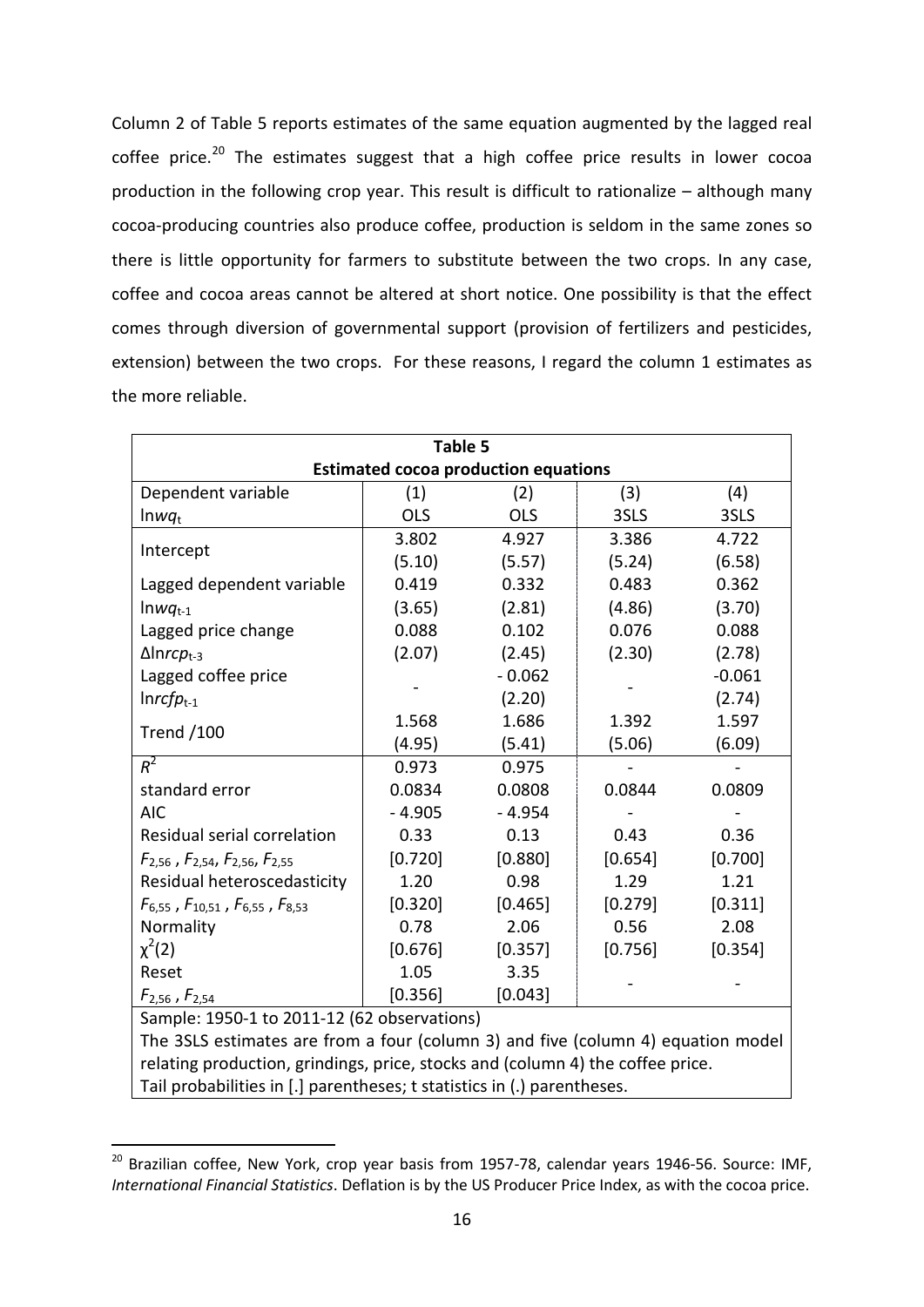Column 3 repeats the estimates from column 1 using the 3SLS system estimator of the four equation model discussed in relation to the estimated grindings equation. Column 4 performs the same exercise for the estimates reported in column 2 using a five equation model which includes an equation for the real coffee price. In this case, the 3SLS estimates differ little from the OLS estimates reported in columns 1 and  $2.^{21}$  $2.^{21}$  $2.^{21}$ 

The equation standard errors in the equations reported in Table 5 are approximately double that on the grindings equation – see Table 4. It is tempting to draw the conclusion that cocoa price movements are dominated by supply shocks, in line with the standard agricultural economics paradigm. In section 5, below, I show that this conclusion is too simple.

The storage-based price equations reported in Table 2 show evidence of dynamic misspecification. In section 2, I provided evidence that cocoa prices follow an AR(2) process. I therefore augment the equation in column 2 of Table 2 by two lags of the price. The estimated dynamic relationship is reported in column 1 of Table 6. The AIC shows that this is an improvement over the equation reported in column 2 of Table 2 but, nevertheless, the LM residual correlation test shows that the equation still does not fully account for cocoa price dynamics.

The equation reported in column (1) of Table 6 does not fully account for the extreme price movements and is subject to residual non-normality. The cocoa production equation reported in column 2 of Table 5 suggests that the coffee may be jointly determined with the cocoa price. In column 2, I therefore report estimates of the same equation augmented by the current and lagged (real) coffee price. In these estimates, I treat the current coffee price as endogenous but lacking comprehensive production and consumption data over the long sample used for cocoa, I am obliged to identify by two dummy variables – one for the two years 1975-76 and 1976-77 associated with the major 1976 frost in the Brazilian coffeeproducing zone, and the second for the two years 1989-90 and 1990-91 following the July 1989 ending of coffee export controls under the International Coffee Agreement – see Gilbert (1999). Identification by means of dummy variables is dangerous since there is no

<span id="page-17-0"></span><sup>&</sup>lt;sup>21</sup> The estimated 3SLS grindings equation differs little from that reported in column 4 of Table 4 and hence is not reported.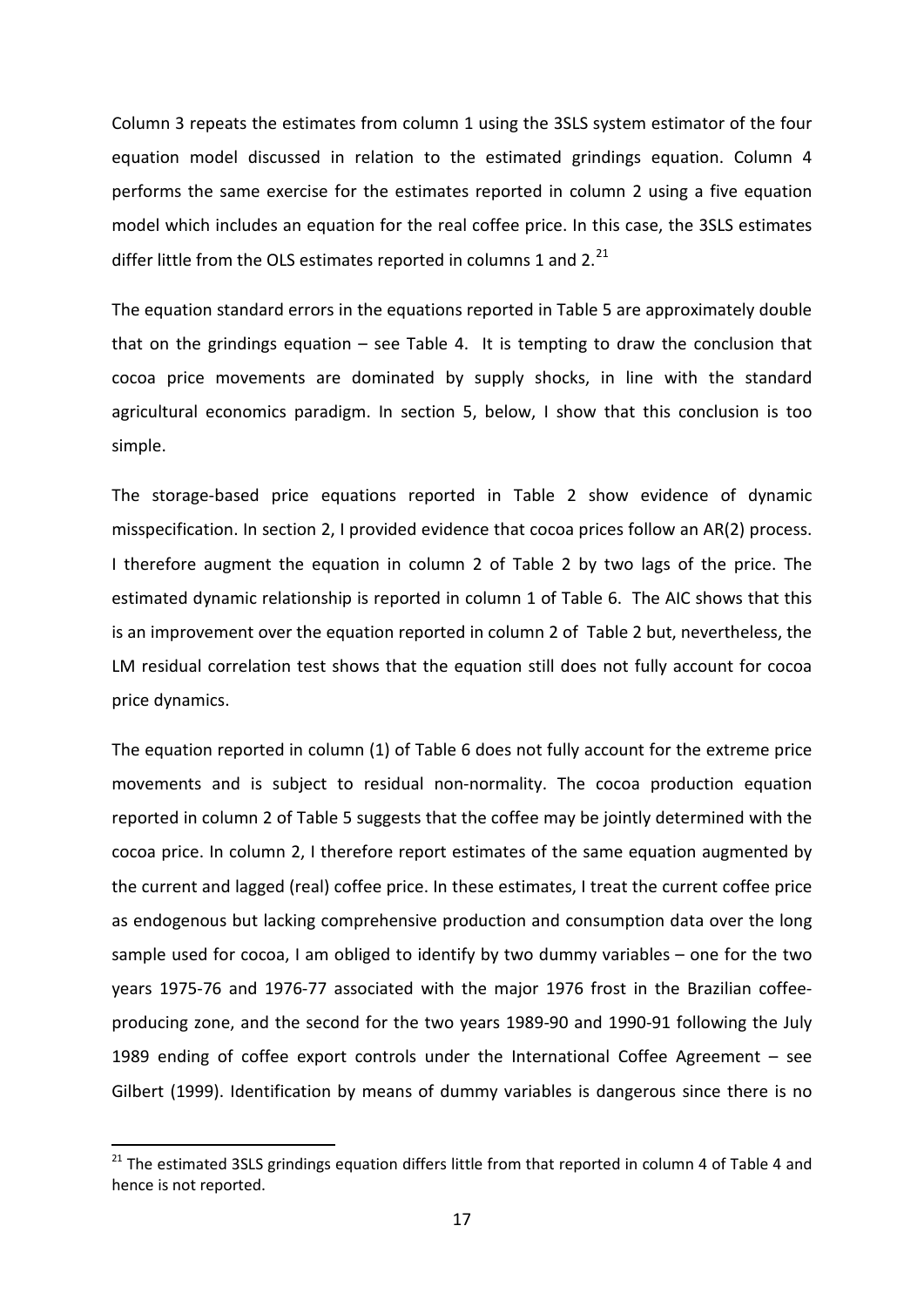clear basis for supposing that the dummies do reflect the events in question as distinct from other events in the relevant years. (Evidence for this may be seen in the unsatisfactory Sargan test on the over-identifying restrictions). These estimates should therefore be treated as being at most suggestive. Nevertheless, if these results can be sustained in a more rigorous analysis, they indicate a much closer link between cocoa and coffee prices than is generally acknowledged by analysts in either industry.

| Table 6                                              |          |          |          |          |  |  |  |  |
|------------------------------------------------------|----------|----------|----------|----------|--|--|--|--|
| <b>Dynamic price-availability equations</b>          |          |          |          |          |  |  |  |  |
| Dependent variable                                   | (1)      | (2)      | (3)      | (4)      |  |  |  |  |
| Inrep <sub>t</sub>                                   | 2SLS     | 2SLS     | 3SLS     | 3SLS     |  |  |  |  |
| Intercept                                            | 4.352    | 5.041    | 6.535    | 6.418    |  |  |  |  |
|                                                      | (3.18)   | (4.42)   | (7.38)   | (7.68)   |  |  |  |  |
| Availability (endogenous)                            | $-0.043$ | $-0.078$ | $-0.117$ | $-0.121$ |  |  |  |  |
| avail <sub>t</sub>                                   | (1.69)   | (3.70)   | (6.73)   | (7.06)   |  |  |  |  |
| Lagged price                                         | 0.829    | 0.439    | 0.632    | 0.587    |  |  |  |  |
| $Inrep_{t-1}$                                        | (5.34)   | (2.95)   | (5.18)   | (4.88)   |  |  |  |  |
| Lagged price                                         | $-0.265$ | $-0.322$ | $-0.191$ | $-0.122$ |  |  |  |  |
| $Inrept-2$                                           | (2.41)   | (3.20)   | (1.77)   | (1.14)   |  |  |  |  |
| Current coffee price                                 |          | 0.659    |          | 0.426    |  |  |  |  |
| $Inrpcft$ (endogenous)                               |          | (3.85)   |          | (3.32)   |  |  |  |  |
| Lagged coffee price                                  |          | $-0.253$ |          |          |  |  |  |  |
| $In rpcf_{t-1}$                                      |          | (1.92)   |          |          |  |  |  |  |
| <b>Trend /100</b>                                    | $-0.486$ | $-0.271$ | $-0.374$ | $-0.365$ |  |  |  |  |
|                                                      | (2.66)   | (1.56)   | (2.15)   | (2.17)   |  |  |  |  |
| standard error                                       | 0.1957   | 0.1712   | 0.2004   | 0.1976   |  |  |  |  |
| <b>AIC</b>                                           | $-3.396$ | $-7.186$ |          |          |  |  |  |  |
| Sargan instrument validity                           | 4.51     | 10.88    |          |          |  |  |  |  |
| test $\chi^2(2)$ , $\chi^2(3)$                       | [0.105]  | [0.028]  |          |          |  |  |  |  |
| Residual serial correlation                          | 3.63     | 3.60     | 6.89     | 15.68    |  |  |  |  |
| $F_{2,55}$ , $F_{2,52}$ , $F_{2,53}$ , $F_{2,50}$    | [0.033]  | [0.034]  | [0.002]  | [<0.001] |  |  |  |  |
| Residual heteroscedasticity                          | 1.47     | 1.42     | 0.95     | 1.15     |  |  |  |  |
| $F_{8,53}$ , $F_{12,49}$ , $F_{12,49}$ , $F_{16,45}$ | [0.191]  | [0.188]  | [0.508]  | [0.343]  |  |  |  |  |
| Normality                                            | 9.28     | 3.32     | 2.86     | 1.02     |  |  |  |  |
| $\chi^2(2)$                                          | [0.010]  | [0.190]  | [0.240]  | [6.01]   |  |  |  |  |

Sample: 1950-1 to 2011-12 (62 observations)

Additional instruments: (column 1) ln*wq*t-1 ,Δ ln*rcp*t-3, *scr*t-1;

(column 2) ln*wq*t-1 ,Δ ln*rcp*t-3, *scr*t-1, Δln*wgdp*t, , *dummy* (1975-76, 1976-77), *dummy* (1989-. 1990-91).

The 3SLS estimates are from a four (column 3) or five (column 4) equation model relating for production, consumption (grindings), price, stocks and (column 4 estimates), the coffee price.

Tail probabilities in [.] parentheses; t statistics in (.) parentheses.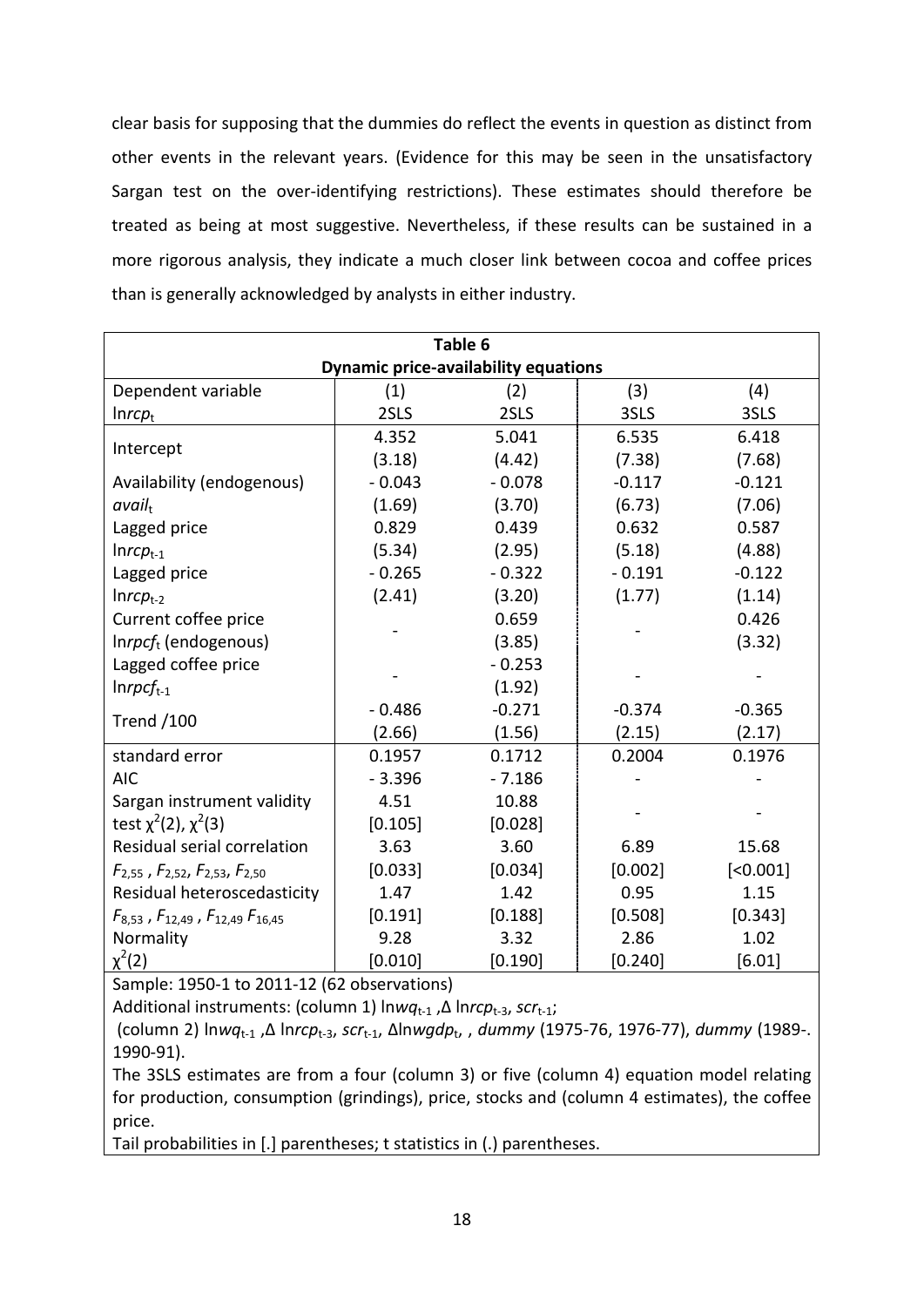3SLS estimates taken from the four and five equation systems, are reported in columns 3 and 4 respectively of Table  $6.^{22}$  $6.^{22}$  $6.^{22}$  They both show a larger price response to availability than the corresponding 2SLS estimates, consistent with the lower estimated grindings price elasticities in column 3 of Table 4.

The model set out in the foregoing explains how cocoa grindings, the cocoa price and (implicitly) stocks adjust to shocks in production. What is not explained is how, over the long term, cocoa grindings and cocoa production come to share a common time trend. In part, that would require an understanding of how the stock of cocoa trees adjusts to long term developments in cocoa prices and in part an understanding of how marketing and advertising expenditures in the chocolate and confectionary industries respond to these prices.

#### **5. Dynamics**

We can use the equations reported in section 4 to examine the dynamics of the cocoa price. It is simplest to examine these responses through a set of impulse response functions (IRFs). I prefer the single equation to the systems estimates on the basis that any misspecification bias is confined to the equation in question, and that the single equation estimates generally exhibit lower residual serial correlation.

Figure 6 shows the cocoa price IRF for the cocoa price using the base model.<sup>23</sup> The IRFs show the impact of a one standard deviation shock to the crop size, grindings and world GDP growth. For ease of comparison, the crop shock is taken as negative (a poor harvest) while the grindings and GDP growth shocks are positive. In each case, the price impact should be positive. $24$ 

 $22$  The lagged coffee price, present in the 2SLS column 2 estimates, is dropped as statistically insignificant from the 3SLS price equation reported in column 4.

<span id="page-19-0"></span><sup>&</sup>lt;sup>23</sup> I use the estimates reported in column 2 of Table 4, and columns 1 of Tables 5 and 6, together with an estimated approximation to the stock identity (not reported). (Although the change in stocks should be identically equal to production, adjusted for weight loss, and grindings, the change in the stock-consumption ratio has only a good but approximate relationship with log production and log grindings. It is therefore necessary to estimate this approximate relationship).

<span id="page-19-1"></span><sup>&</sup>lt;sup>24</sup> The grindings shock is orthogonalized with respect to the crop shock but this has only a minor impact on shock size. The remaining error correlations are negligible. The resulting one standard deviation shocks are therefore 8.34% (crop size), 3.16% (grindings) and 1.17% (GDP growth). I take weight loss in the stock identity to be 2.75%. Because the model is mildly nonlinear (the behavioural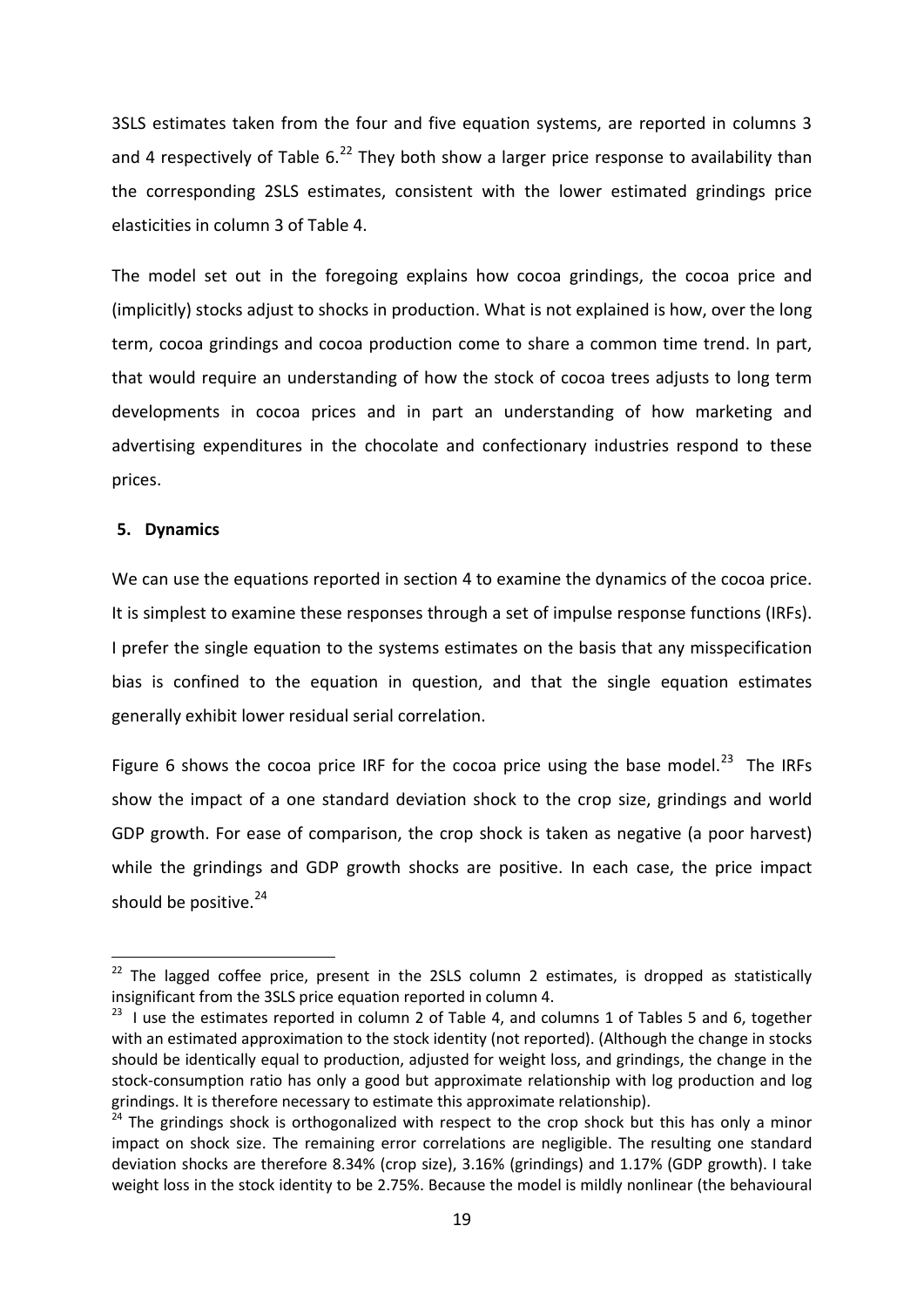Looking first at the crop shock (a harvest shortfall of 8.3%), shown by the continuous line in Figure 6, this results in an immediate rise in the cocoa price of nearly 4½%. The rise in prices continues over the following three years to peak at 11¾% in the third year following the shortfall. The transmission mechanism here is the large lagged response of grindings to the price rise shown by the continuous line in the grindings IRFs charted in Figure 7. The price rise occasioned by the crop shortfall leads to a decline of 2¼% in grindings by the third year.

A positive shock to grindings (3.1%), shown by the dashed line in Figure 6, impacts the cocoa price by reducing the stock-consumption ratio. This is illustrated in Figure 8. Because of the positive autocorrelation in grindings levels, stocks fall over the three years following the grindings shock. The maximum price impact (8¾%) comes after five years. Although the size of the grindings shock is close to one third of that of the crop shock, the maximal price impacts are relatively similar.

This is also the case with shocks to world GDP which impacts the cocoa price through raising grindings and hence reducing the stock-consumption ratio.<sup>[25](#page-20-1)</sup> The impact of a rise in GDP (here 1.2%) comes through more slowly as the result of lagged adjustment in grindings, and peaks at 10¾% after seven years. Because there is no mean reversion in GDP, a positive shock in one year results in permanently higher GDP and hence permanently higher grindings. With less than infinite production and consumption elasticities, this rightward shift in demand results in a permanently higher cocoa price. By contrast, production and consumption shocks are transient, even if long lasting, since both variables are modelled as trend stationary and hence revert back to their un-shocked paths.

Because crop size shocks are nearly three times larger than shocks to cocoa consumption, it is tempting to see cocoa prices as driven by supply more than demand shocks. This is indeed the standard paradigm for agricultural commodities. The price responses charted in Figure 6 IRFs show that this conclusion is too simple since the overall magnitudes of these impacts are of comparable size. This apparent paradox results from the fact that shocks to cocoa

<span id="page-20-0"></span>**.** 

equations are log-linear while the stock identity is linear), the IRFs are slightly sensitive to choice of base simulation. I take a historical simulation as the base and shock this in crop year 2006-07.

<span id="page-20-1"></span> $25$  As discussed in Section 4, it is not simple to disentangle the impact of changes in income from changes in taste. The GDP growth IRFs may therefore be subject to greater qualification than those relating to crop and grindings shocks.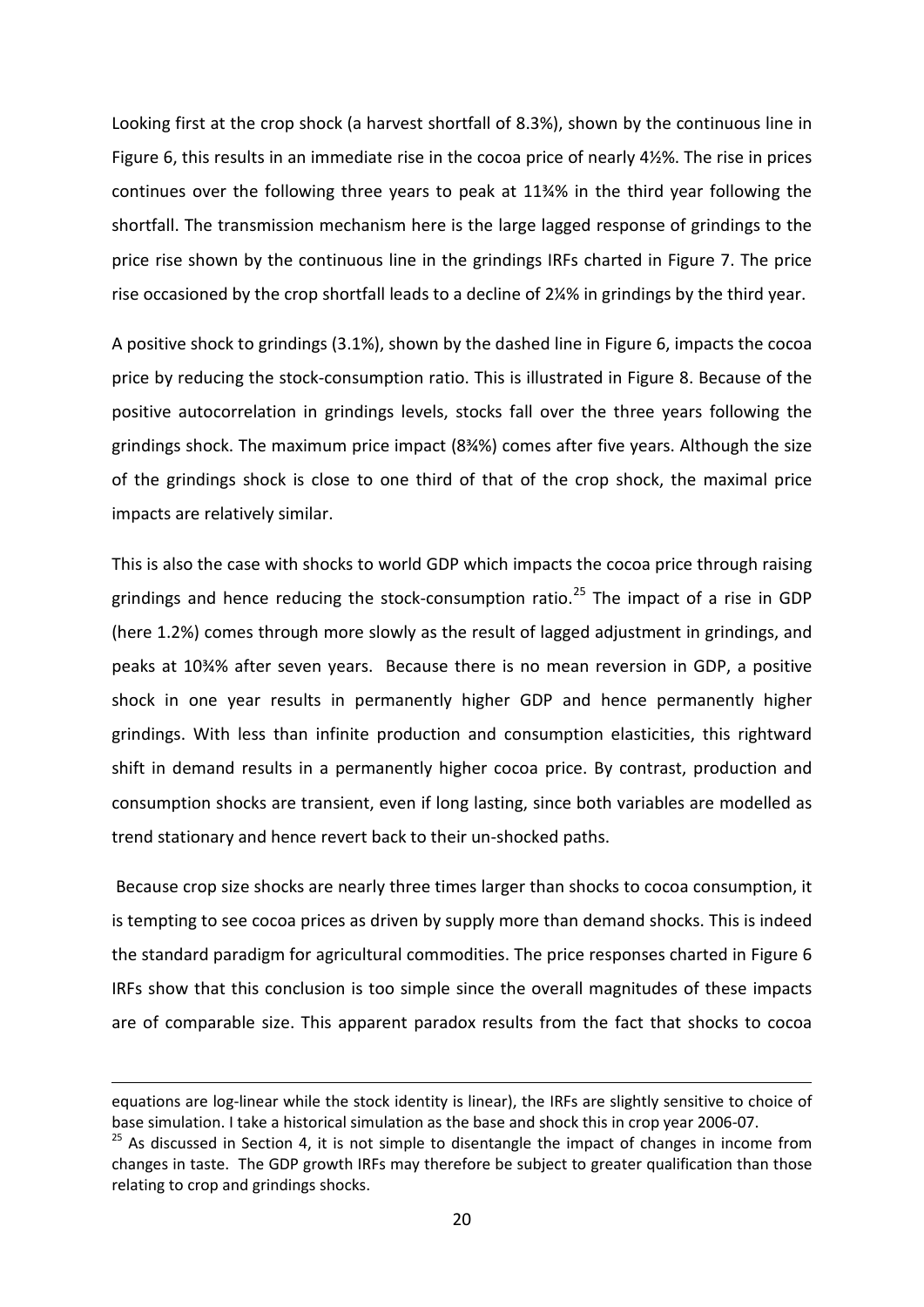grindings have a much greater persistence than cocoa production – compare the coefficients of the lagged levels in Table 4 and 5 (0.78 and 0.42 respectively).

A simple way to check this conclusion is to regress the change in the cocoa price on distributed lags of the shocks. Results are reported in Table 7 using a four year lag distribution. The first two columns report the estimates from an unrestricted regression while the final two columns report results where the sum of the coefficients in each of the lag distributions is restricted to zero. (A Wald test fails to reject this restriction).

The estimates reported in Table 7 suggest that shocks to grindings have a larger impact on cocoa prices despite their smaller magnitude. This is in line with the results obtained from the IRFs reported above. On the other hand, while the IRFs suggest that shocks to grindings feed through more slowly than crop size shocks, the estimates reported in Table 7 go in the other direction.

| Table 7                                       |                        |                             |                        |  |  |  |  |
|-----------------------------------------------|------------------------|-----------------------------|------------------------|--|--|--|--|
| <b>Regressions of price changes on shocks</b> |                        |                             |                        |  |  |  |  |
| <b>Crop shock</b>                             | <b>Grindings shock</b> | <b>Crop shock</b>           | <b>Grindings shock</b> |  |  |  |  |
| $-1.87$                                       | 3.16                   | $-1.92$                     | 2.73                   |  |  |  |  |
| (6.64)                                        | (4.30)                 | (7.12)                      | (4.09)                 |  |  |  |  |
| $-0.04$                                       | 1.06                   | $-0.12$                     | 0.69                   |  |  |  |  |
| (0.15)                                        | (1.46)                 | $(*)$                       | (1.02)                 |  |  |  |  |
| 0.91                                          | $-1.03$                | 0.80                        | $-1.51$                |  |  |  |  |
| (3.35)                                        | (1.47)                 | (3.29)                      | (2.43)                 |  |  |  |  |
| 0.77                                          | $-0.37$                | 0.71                        | $-0.82$                |  |  |  |  |
| (2.25)                                        | (0.53)                 | (2.67)                      | $(*)$                  |  |  |  |  |
| 0.57                                          | $-0.74$                | 0.53                        | $-1.10$                |  |  |  |  |
| (1.98)                                        | (1.08)                 | (1.92)                      | (1.78)                 |  |  |  |  |
|                                               |                        | 0.628                       |                        |  |  |  |  |
|                                               |                        | 0.1569                      |                        |  |  |  |  |
|                                               |                        | $-3.562$                    |                        |  |  |  |  |
|                                               |                        | 0.648<br>0.1558<br>$-3.550$ |                        |  |  |  |  |

Dependent variable: Δln*rcp*t ; *t* statistics in parentheses. The equations also include an intercept.

Sample: 1954-55 to 2011-12 (58 observations)

Columns 1 and 2 report an unrestricted regression. In columns 3 and 4, the sum of the coefficients in each lag distribution is restricted to zero ("\*" indicates a restricted coefficient).

Wald test on the restriction  $F_{2,47}$  = 1.36 (p-value 0.266).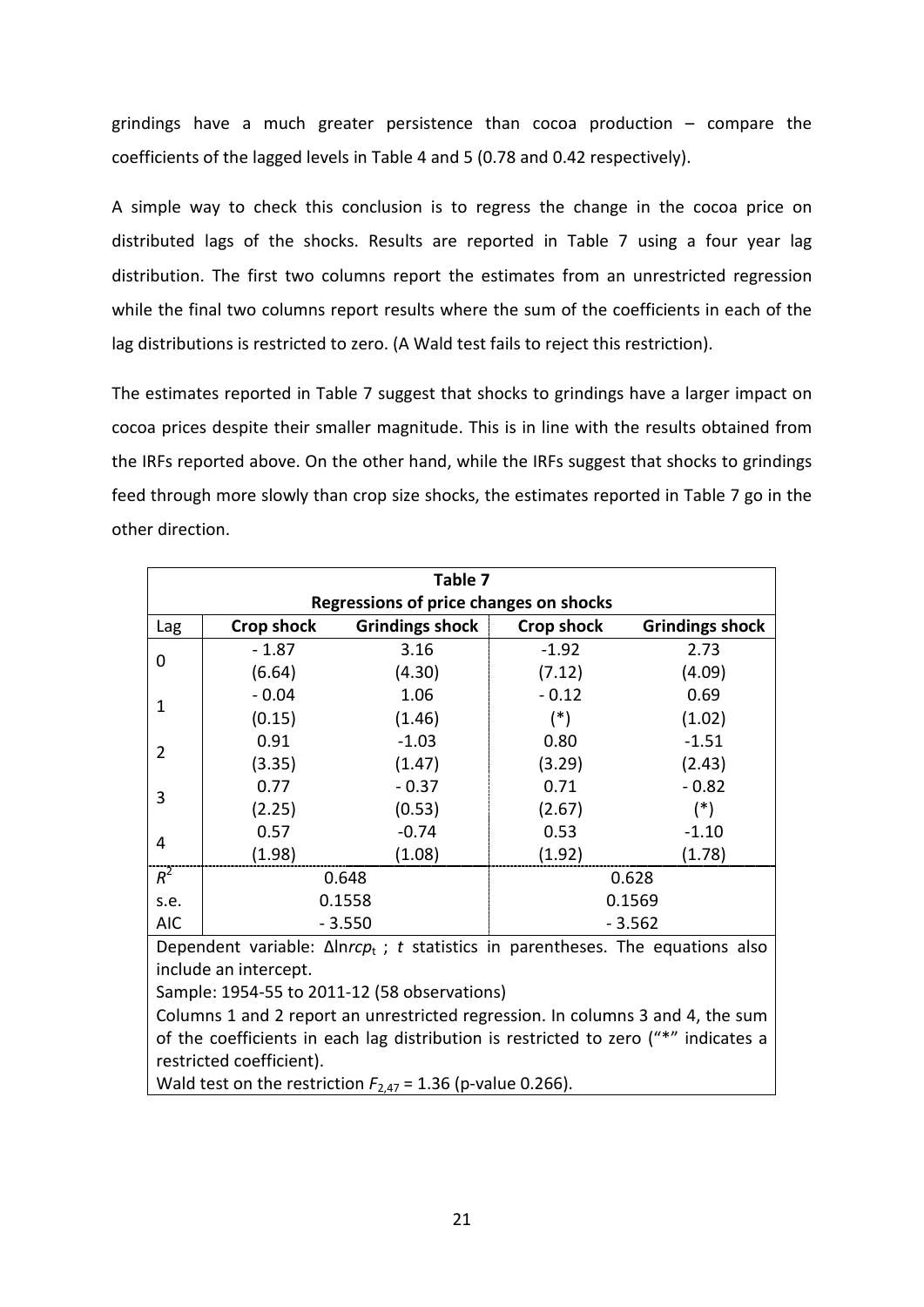A natural way to check on the simulation results reported in this section is to consider a VAR (Vector AutRegression) model. Once a lag length has been selected, VAR models leave the coefficients unrestricted. This is advantageous to the extent that it avoids misspecification resulting from the imposition of incorrect restrictions but disadvantageous because it supposes that the relationships are sufficiently well determined that they will be apparent in the empirical estimates without the aid of a theoretical structure. It is not my purpose here to argue that the VAR approach is in general terms superior or inferior to the so-called structural approach I have adopted. However, it does appear to be less satisfactory in the limited context of the world cocoa market.

I estimated a five variable VAR(2) (i.e. with two years lags) of the from  $x_t = \mu_t + A(L)x_t + \varepsilon_t$ where  $\mu_t$  is deterministic (constant plus time trend) and  $\varepsilon_t$  is a vector of serially independent shocks. The vector  $x_t$  of variables included in the model comprises the log change in cocoa crop (Δln*wq*), the log change in cocoa grindings (Δln*wgr*), the ratio of cocoa stocks to trend consumption (as defined earlier, *scr*), the log change in the real cocoa price (Δlnwc*p*) and the log change in world GDP (Δlnw*gdp*). (It is necessary to include world GDP as a modelled variable since VARs are closed systems). The VAR is estimated over the same sample as the structural model (1950-51 to 2011-12). All five *x* variables are stationary. The lag length of two resulted from testing down from an initial specification with four lags. World GDP growth is not Granger-caused by any of the cocoa market variables allowing simplification of the GDP growth equation to a trend-augmented AR(2). No other restrictions were imposed.

Figure 9 shows the simulated price IRF from this model and may be compared with the structural price IRF charted in Figure 11. As in the structural model simulation, all three shocks were defined such as to imply a positive price response (i.e. a harvest shortfall and positive shocks to grindings and world GDP). <sup>[26](#page-22-0)</sup> The pattern of the price response to a shock to grindings is reasonable but the order of magnitude of the response is only around one quarter of that shown by the structural model and reported in Figure 11. A harvest shortfall is seen as having a perverse negative price impact in the following crop year, subsequently reversed as stocks fall. A rise in GDP is also seen as having a perverse negative price impact. These perverse impacts both arise from the very poorly determined VAR price equation in

<span id="page-22-0"></span> $26$  For ease of comparison, the three shock magnitudes are of the same magnitude as those applied in the simulation of the structural model.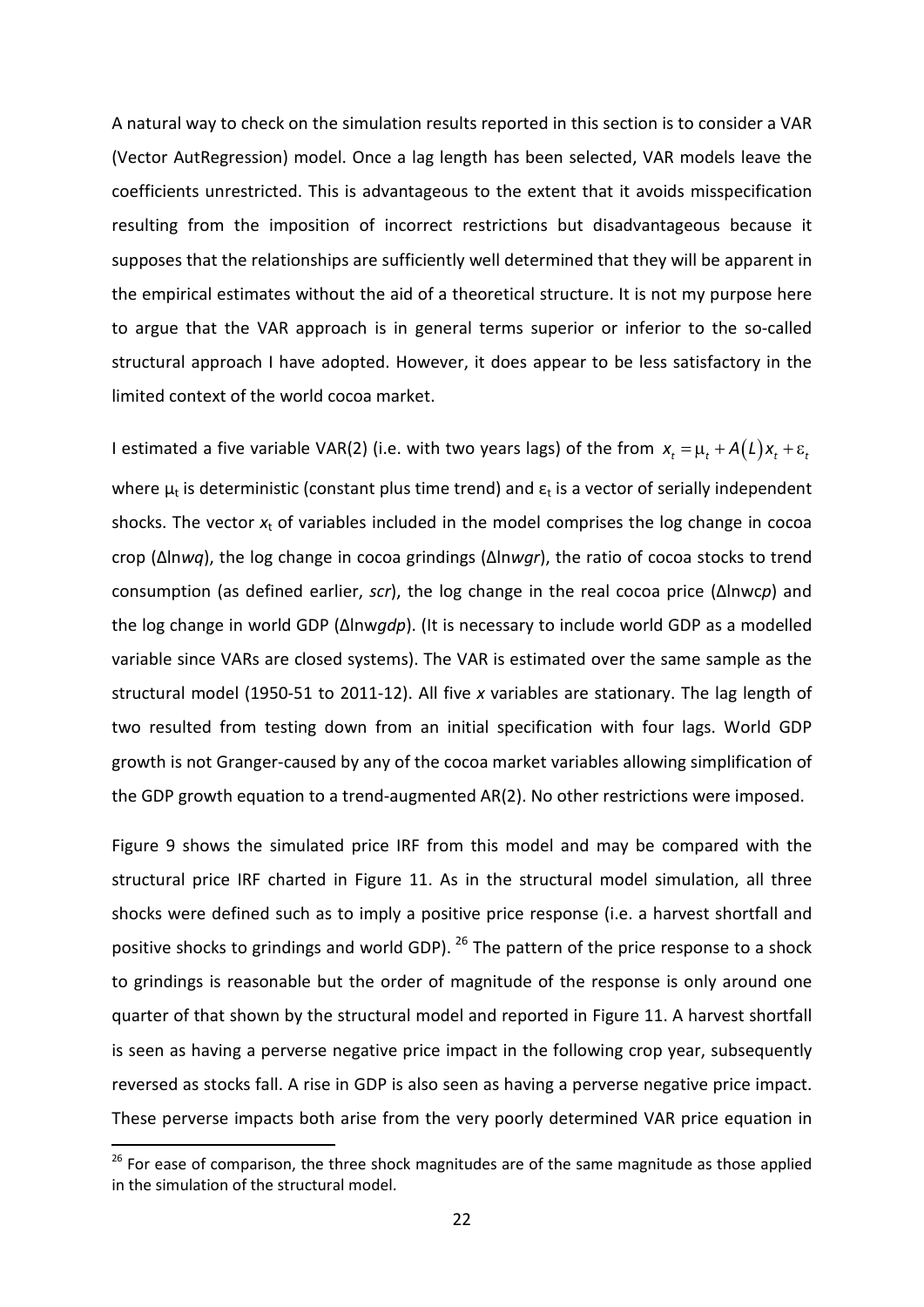which many coefficients are large but none is statistically significant – a classic symptom of multicollinearity arising from inclusion of an excessive number of regressors – here eleven plus the intercept. I conclude that the unrestricted VAR fails to account for the dynamics of the world cocoa price.

One response to poor coefficient determination in a VAR is to impose a weak Bayesian prior. I have followed a different route in estimating a structural VAR (SVAR) of the form  $A_0X_t = \mu_t + A(L)X_t + \varepsilon_t$  where A is no longer diagonal and reflects the recursive structure of the structural model. The structure of the SVAR is shown in Table 8. The lag distributions specify that the crop depends only on its own past and past prices, that grindings depend on their own past, past prices and present and past GDP growth, that the cocoa price depends on its own history, the current year's crop and past stock levels. It is affected by past changes in crop size and grindings only via their impact on stocks. GDP growth affects the cocoa price only via its impact on grindings. The stock-consumption ratio depends on its own history and past and present changes in crop size and grindings but not directly on the price. This is the same broad structure as that in the structural model of section 7 and 8. The SVAR was estimated by 3SLS over the same sample as that used previously, crop years 1950- 51 to 2011-12.

| Table 8                                                                                           |                |               |        |        |     |                 |               |        |        |     |
|---------------------------------------------------------------------------------------------------|----------------|---------------|--------|--------|-----|-----------------|---------------|--------|--------|-----|
| <b>SVAR structure</b>                                                                             |                |               |        |        |     |                 |               |        |        |     |
|                                                                                                   | A <sub>0</sub> |               |        | A(L)   |     |                 |               |        |        |     |
|                                                                                                   | ∆lnwgdp        | $\Delta$ lnwg | ∆lnrcp | ∆lnwgr | scr | ∆ln <i>wgdp</i> | $\Delta$ lnwg | ∆lnrcp | ∆lnwgr | scr |
| Δlnwgdp                                                                                           |                | 0             | 0      | Ω      | 0   | *               |               | 0      |        | 0   |
| $\Delta$ lnwq                                                                                     | 0              |               | 0      | 0      | 0   | 0               | *             | *      |        | 0   |
| Δlnrcp                                                                                            | 0              | $\ast$        |        | 0      | 0   | 0               | O             | *      |        | *   |
| $\Delta$ lnwg                                                                                     | $\ast$         | 0             | *      |        | ი   | *               |               | *      | *      | 0   |
| scr                                                                                               | 0              | *             |        | ∗      |     |                 | ∗             |        | *      |     |
| Each row of the table defines an equation in the SVAR, The left hand block of coefficients        |                |               |        |        |     |                 |               |        |        |     |
| relate to the contemporaneous $A_0$ interactions. "1" indicates the coefficient on a dependent    |                |               |        |        |     |                 |               |        |        |     |
| variable, "0" a coefficient which is restricted to zero and "*" to an estimated coefficient. This |                |               |        |        |     |                 |               |        |        |     |
| matrix has no non-zero coefficients above the diagonal giving a recursive structure. The right    |                |               |        |        |     |                 |               |        |        |     |
| hand block specifies the distributed lags entering each equation using the same notation.         |                |               |        |        |     |                 |               |        |        |     |

The simulated IRF from the SVAR is charted in Figure 10. The shock sizes are the same as those administered in the structural model (Figure 6) and unrestricted VAR (Figure 9) simulations. The pattern of responses to the crop size and grindings shocks is closer to that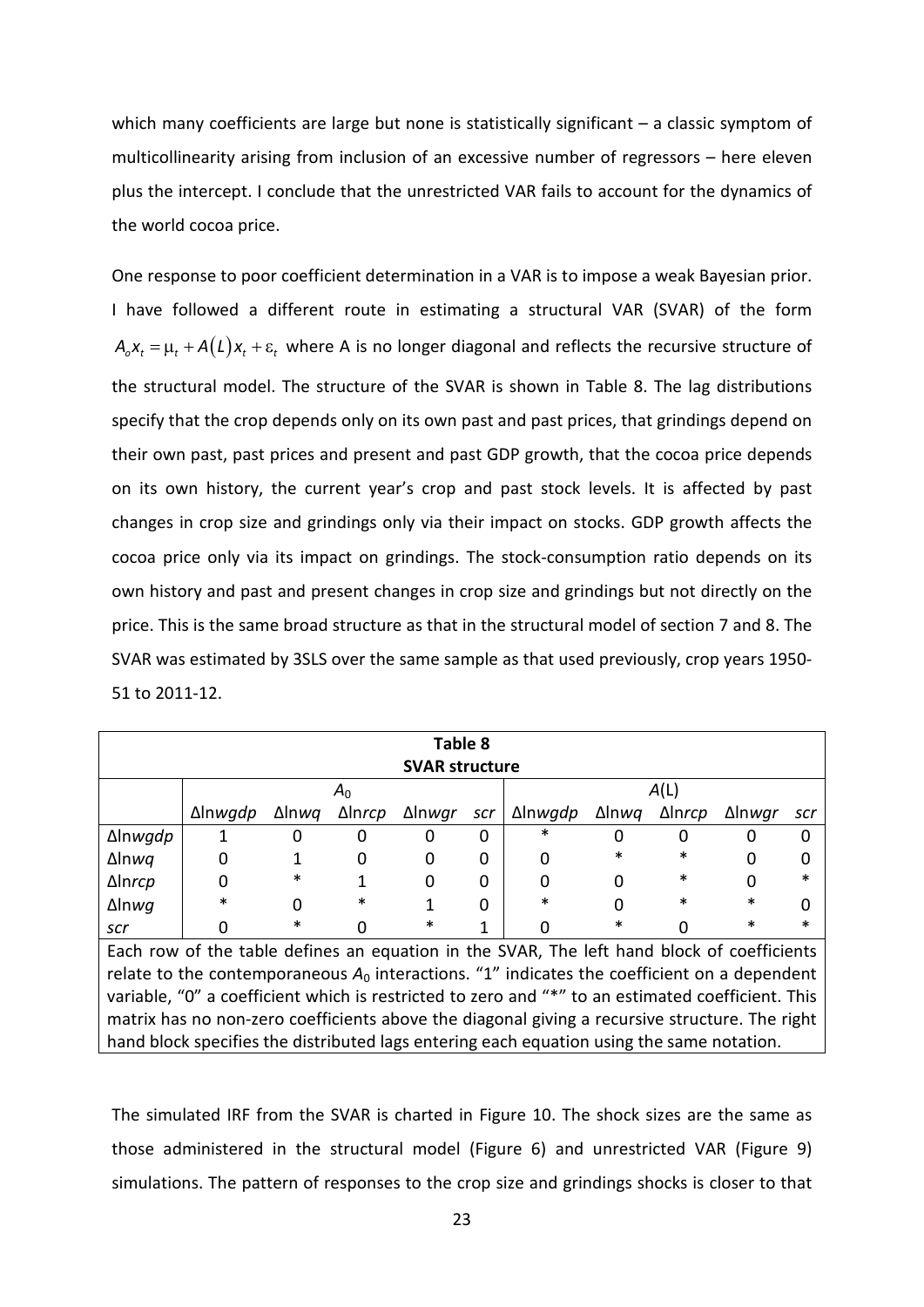of the structural model than to those of the unrestricted VAR. The impact of the grindings shock is of similar magnitude in the two sets of simulations but it is seen as decaying much more slowly. The magnitude of the impact of a crop size shock is, however, around double that suggested by Figure 6. Again, decay is much slower. The impact of a GDP growth shock is tiny. The relative size of the impact of crop size shocks compared to that of grindings shocks stems from a large but poorly determined coefficient of the current change in crop size in the estimated price equation. The difference between the GDP impacts in the structural and SVAR models stems from the presence of error correction (lagged levels) term in the former, reflecting the cointegration result in Table 3, and its absence from the SVAR. A further reconciliation between the two models might be obtained by moving to a cointegrated SVAR.

Finally, I revert to the base (structural) model and augment this by including the real coffee price. The model therefore consists of the equations detailed in column 2 of Table 4 (unchanged from the base model), column 2 of Table 5 and column 2 of Table 6 together with an approximation to the stock-consumption ratio identity and an adjustment equation for the coffee price.<sup>[27](#page-24-0)</sup> The cocoa price IRF yielded by this augmented model is graphed in Figure 11. The overall response pattern exhibited in this IRF is similar to that in the IRF from the base model (Figure 6) although the estimated maximal magnitudes of the price responses are both higher and faster than in the base case. A one standard deviation crop shortfall is now seen as raising the cocoa price by 16¼% after one year compared with 11¾% after two years. An (orthogonalized) one standard deviation shock to grindings raises the cocoa price by 9¾% after three years in the augmented model compared with 9% after five years in the base case. A shock to world GDP now raises the cocoa price by 12¼% after two years compared with 10¾% after seven years in the base case. Finally, an (orthogonalized) one standard deviation shock to the coffee price (21.3%) is seen as having a comparable impact to that of a one standard deviation harvest shortfall, raising the cocoa price by 15% in the year of impact and a further 1¼% in the following year. Unlike the case of the crop

<span id="page-24-0"></span> $27$  Lacking information on coffee production and roastings over the sample from 1950-51, I relate the change in the coffee price through an error correction equation to its lagged value, the lagged change in the cocoa price, the (log) levels of the coffee and cocoa prices lagged two years and the current change in world GDP.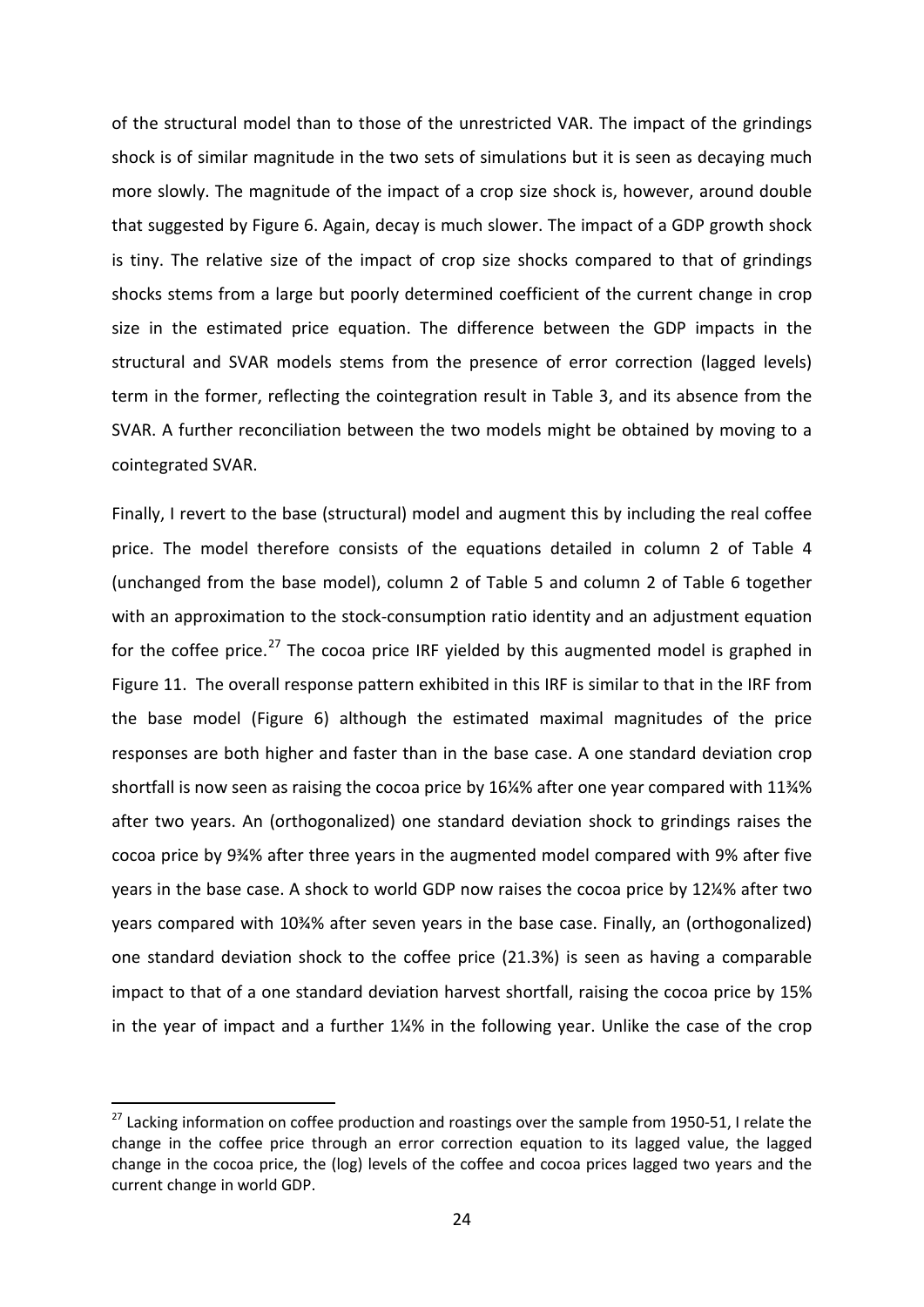shock, however, the impact is short-lived with the cocoa price returning to close to its base level within four years.

I have noted that I lack the information on coffee production, roastings and stocks to be able to reliably identify the impact of coffee market developments on the cocoa price. The conclusions from this section of the paper must therefore be seen as tentative. However, the estimated short duration of the cocoa response to high and low coffee prices and the absence of strong links of coffee prices with cocoa production and grindings suggest that any link between the two markets works through a channel other than that of market fundamentals.

#### **6. Conclusions**

This paper has taken the form of an update of Weymar (1968) although, unlike Weymar, I am not confident that it will provide a basis for profitable trading in cocoa futures – there are now too many well-informed hedge funds for this to be straightforward. The analysis differs from Weymar's in that I use a long sample of crop year data whereas he used a much shorter sample of monthly data. This precludes me from considering intra-annual price dynamics which formed a large part of Weymar's work. Despite this I am able to confirm Weymar's principle finding that a shortfall in cocoa production in a particular year will raise cocoa prices over the following nine years and conversely with an abnormally abundant harvest. Lags are therefore very long.

In other respects, my conclusions differ from or extend those reached by Weymar. Weymar's model was constructed on the premise that shocks to the cocoa market originate entirely from crop variability.<sup>[28](#page-25-0)</sup> I concur that supply side harvest shocks are quantitatively larger than demand side shocks but find that, as a consequence of the positive autoregression in annual changes in grindings, demand side shocks are of comparable

<span id="page-25-0"></span> $28$  Weymar (1968,, pages 13-15) acknowledges the importance of demand side shocks in generating the 1953-54 bull market in cocoa, but regards this as exceptional: "This sharp, eighteen-month uptrend was unique among recent bull markets in cocoa in that it found its cause initially in a rapid shift in demand, rather than supply, conditions". He attributed this shift to the 1953 lifting of World War II controls on UK confectionary consumption. At that time, the UK accounted for 15% of total world cocoa imports.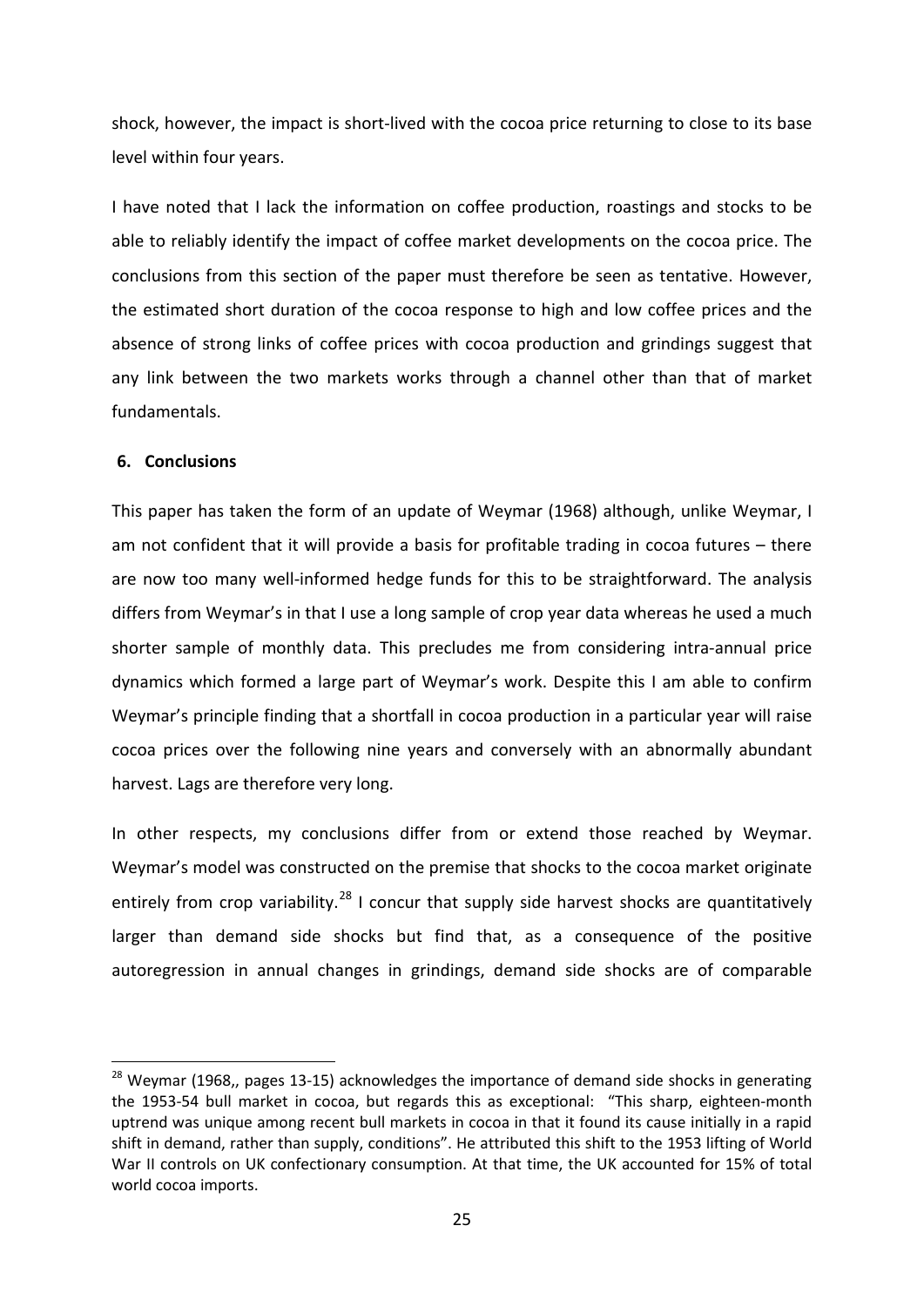importance to supply side shocks in generating cocoa price variability. Furthermore, the price impact of demand side shocks is even longer than that of harvest shocks.

The long sample which I have utilized has allowed me to obtain greater precision than Weymar in disentangling the impact of GDP growth from that of what economists call changing tastes. I find that the long run income elasticity of demand for cocoa is around 0.4, although the short run elasticity is over one, and that in the long run there is also an annual increase in consumption of somewhat over 1% independently of income growth. That may be good news for the chocolate and cocoa industry in the current recessionary environment. The price elasticity of demand is around -0.3, somewhat lower than Weymar's estimate. Much of the price response occurs in the crop year following a rise in cocoa prices. This may result from pricing practices in the chocolate and confectionary industry. This lag in consumption has two consequences. The first is a reduced incentive to store cocoa since a crop shortfall in the current year will provoke a lower price in the succeeding year. The second is as tendency for price changes to be negatively autocorrelated when stocks are low – absent speculative stockholding, a shortfall this year will cause a high current price but, by depressing next year's consumption, a low price next year. This may explain the negative autocorrelation pattern which is apparent in the cocoa prices.

My analysis has also thrown up evidence of a possible link between the cocoa and coffee industries. This evidence takes two forms. First, there is evidence that a high coffee price in one crop year depresses cocoa production in the following crop year (and *vice versa* for a low coffee price). Second, there is evidence that a high (low) current coffee price is directly transmitted into a high (low) cocoa price. This link can potentially explain the very high cocoa prices in 1976-77 and 1977-78 (frost impact in the Brazilian coffee producing zone) and low prices in 1999-2000 and 2000-01 (ending of coffee market controls resulting in a surge of exports).

These supposed links are both problematic. Although cocoa and coffee are grown in many of the same countries, they are seldom grown by the same farmers in the same zones of these countries. I have suggested that, if there is a link from coffee prices to cocoa production, it may result from decisions taken by governments, for example in relation to input allocation, rather than to decisions taken by farmers. The direct link form coffee to

26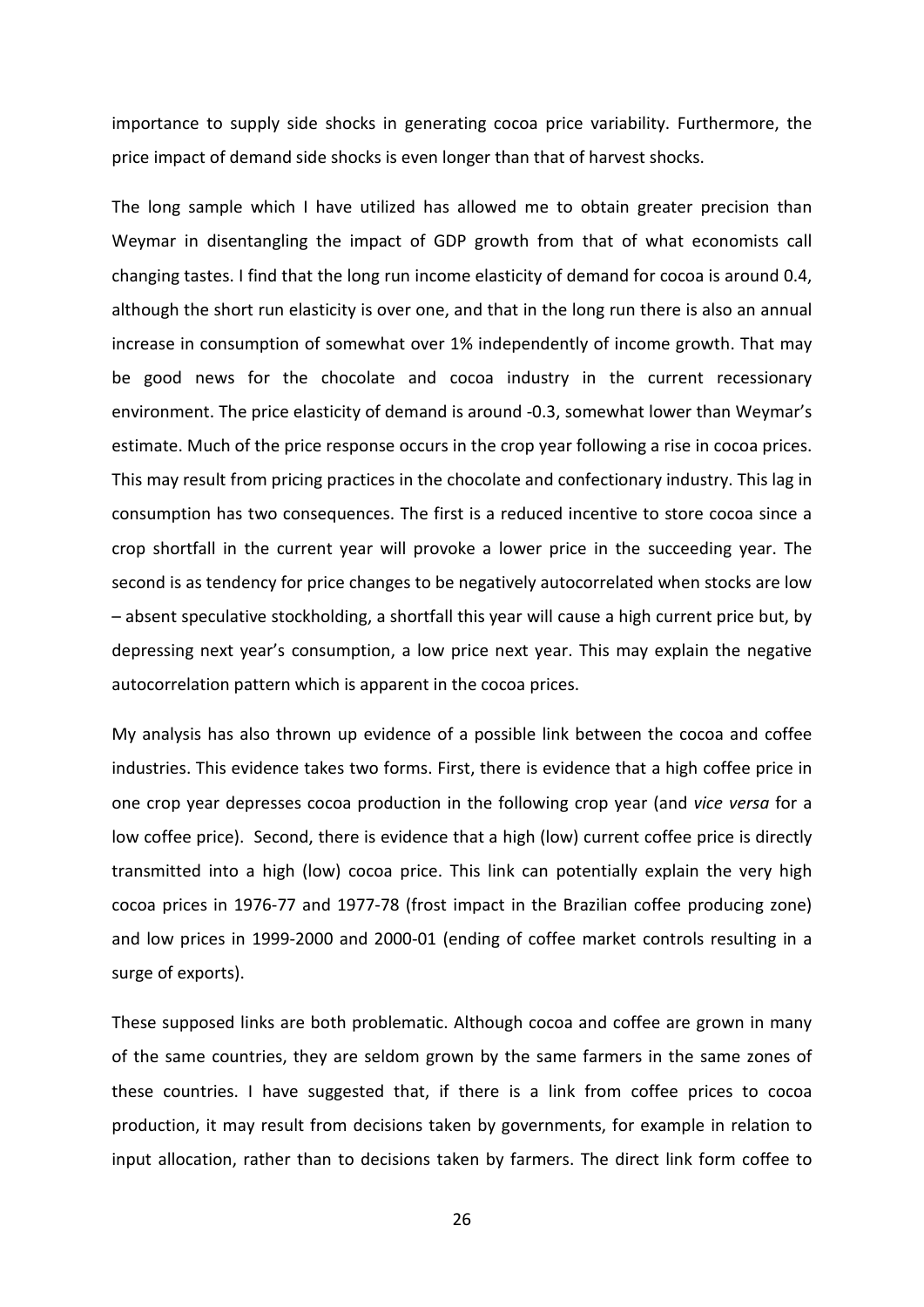cocoa prices is less robust than the production link from an econometric standpoint. Given that cocoa production is only weakly linked to it the coffee price and grindings appear only weakly linked to it, a direct link between the two prices is difficult to rationalize in terms of the fundamentals of physical supply and demand. One notes that both cocoa and coffee trade on what, in the days of pit trading, were adjacent futures markets and that many trade participants are common to the two markets. This is a topic on which further analysis is required.

There are few policy implications which follow directly from the analysis in this paper. However, three important questions have arisen which demand further work. The first relates to the possible links between the coffee and cocoa markets. It is possible that fluctuations in price of coffee transmit significant short term volatility into cocoa prices. I have suggested that, if this is the case, it is possibly a non-fundamental factor relating to futures trading in the two commodities. It is difficult to reduce the price volatility arsing out of shocks to production and consumption. However, if non-fundamental factors are responsible for a proportion of volatility, it may be possible to limit their effects simply by throwing light on the sources of this "gratuitous" volatility.

The second issue which would benefit from further analysis is the source of demand growth in cocoa chocolate. My measure of world GDP has grown at an average of around 3½% over the sample I have analyzed. Using an income elasticity of 0.4, this translates into an average income- generated growth in cocoa grindings of around 1.35%. Grindings have grown at an average rate of 2.7%. Income growth therefore only explains one half of overall consumption growth. The other 1.35% is attributed to what economists call "change in tastes". Such taste changes do not just happen. I suspect that the marketing divisions of the major chocolate manufacturers are likely to claim responsibility for this process. It would be good to see some scientific analysis relating to this issue.

The third and most difficult issue relates to long term equilibrium between cocoa production and consumption and in particular, how they come to grow with a common trend. My model finesses that issue. What is required here is both a model of farm level and governmental decisions to plant new cocoa trees and an analysis of brand-related investment decisions in the marketing of chocolate and chocolate confectionary.

27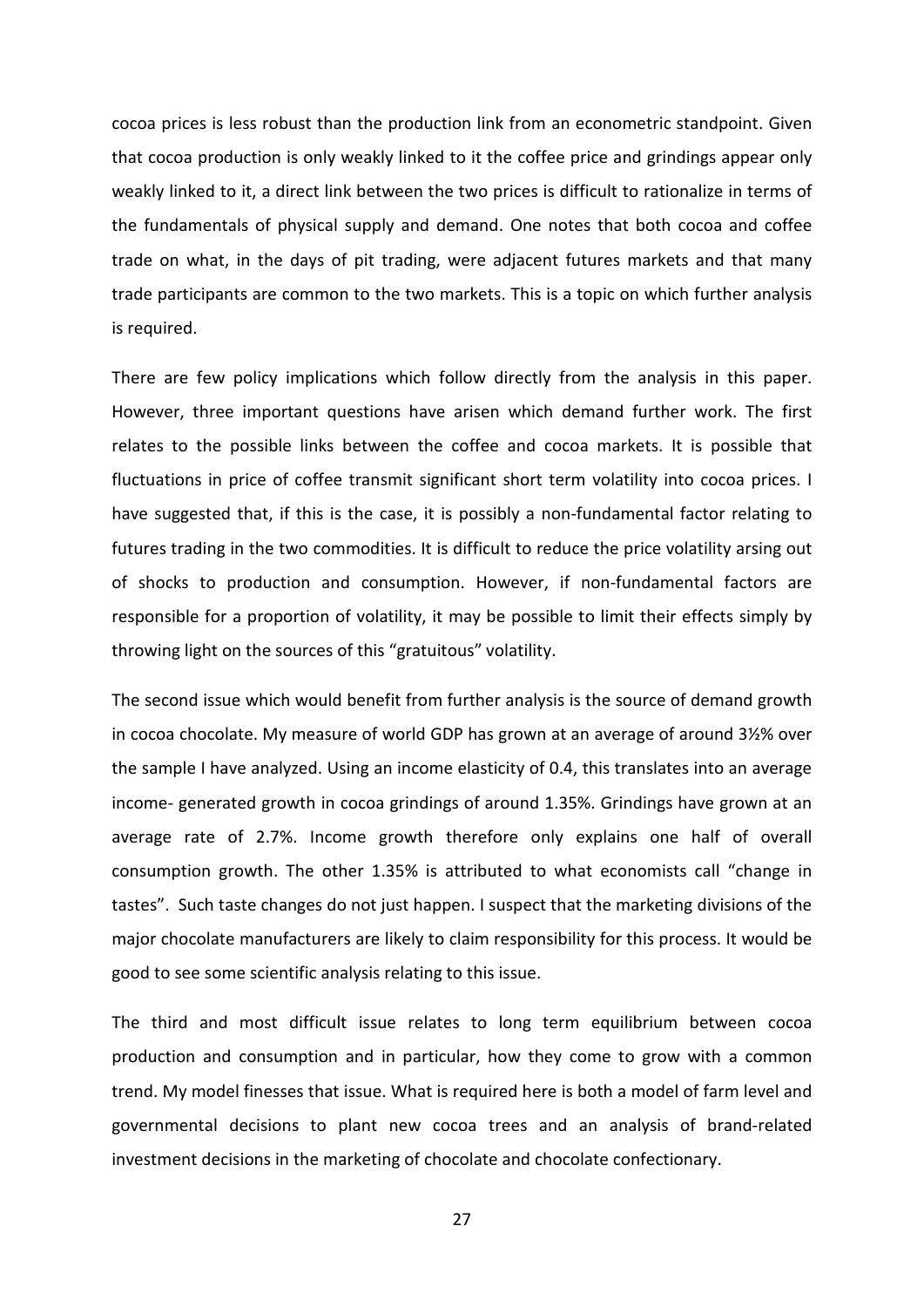#### **References**

- Brennan, M.J. (1958), "The supply of storage", *American Economic Review*, **47**, 50-72.
- Cafiero, C., E.SA. Bobenrieth H., J.R.A. Bobenrieth H. and B.D. Wright (2011), "The empirical relevance of the competitive storage model", *Journal of Econometrics*, **162**, 44-54.
- Cootner, P.H. (1961), "Common elements in futures markets for commodities and bonds", *American Economic Review*, **51**, 171-183.
- Cootner, P.H. (1964), *The Random Character of Stock Market Prices,* Cambridge (Mass.), MIT Press.
- Deaton, A.S., and G. Laroque (1992), "On the behaviour of commodity prices", *Review of Economic Studies*, **59**, 1-23.
- Deaton, A.S., and G. Laroque (1995), "Estimating a nonlinear commodity price model with unobservable state variables." *Journal of Applied Econometrics*, **10** (Supp.), 9-40.
- Deaton, A.S., and G. Laroque (1996) "Competitive storage and commodity price dynamics" *Journal of Political Economy*, **104**, 896-923.
- Engle, R.F., and C.W.J. Granger (1987), "Cointegration and error correction: Representation, estimation and testing", *Econometrica*, **55**, 251-276.
- Fama, E.F. (1965), "The behaviour of stock market prices", *Journal of Business*, **38**, 34-105.
- Gilbert, C.L. (1999), "International commodity agreements: an obituary notice", *World Development*, **24**, 1-19.
- Gilbert, C.L. (2012), "The long term trend in cocoa prices", University of Trento.
- Gustafson, R.L. (1958), "Carryover levels for grains: a method for determining the amounts which are optimal under specified conditions" *Technical Bulletin*, **1178,** Washington, D.C.: U.S. Department of Agriculture.
- Johansen, S. (1988), "Statistical analysis of cointegration vectors", *Journal of Economic Dynamics and Control*, **12**, 231-254.
- Maddison, A. (2010), *Statistics on World Population, GDP and Per Capita GDP, 1-2008 AD*, <http://www.ggdc.net/maddison/Maddison.htm>
- Mallaby, S. (2010), *More Money than God*, London, Bloomsbury.
- Samuelson, P.A. (1957) "Intertemporal Price equilibrium: a prologue to the theory of speculation" *Weltwirtschaftliches Archiv* **79**, 181-219; reprinted in J.E. Stiglitz, ed., (1966), *Collected Scientific Papers of Paul A. Samuelson.* Cambridge, Mass., MIT Press.
- Weymar, F.H. (1968), *The Dynamics of the World Cocoa Market*, Cambridge (MA), MIT Press.
- Working, H. (1948), "Theory of the inverse carrying charge in futures markets", *Journal of Farm Economics*, **30**, 1-28.
- Working, H. (1949), "The theory of the price of storage", *American Economic Review*, **31**, 1254-1262.
- Wright, B.D., and J.C. Williams (1991), *Storage and Commodity Markets*, Cambridge: Cambridge University Press.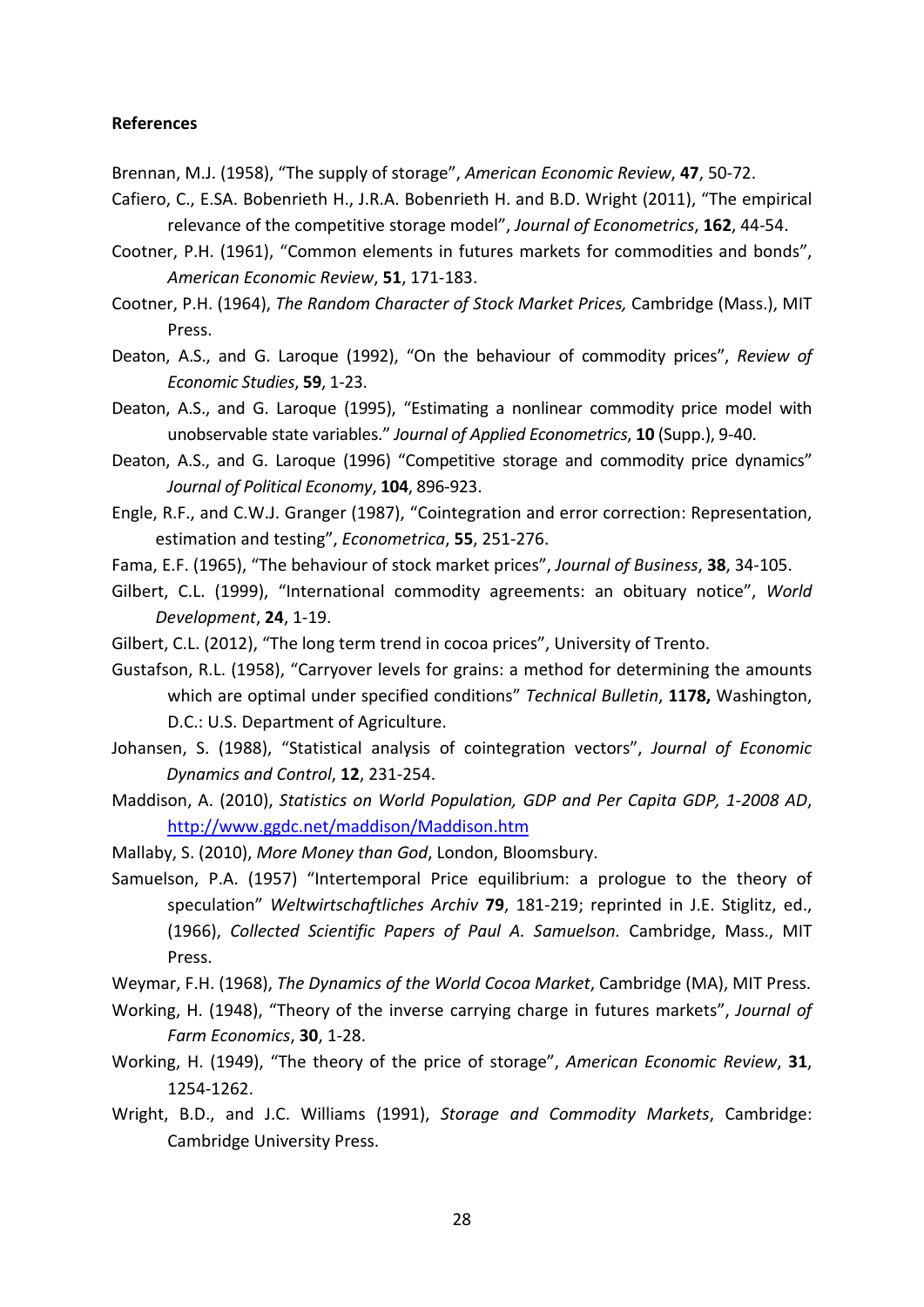

**Figure 1: The real cocoa prices, 1850-2011 (calendar year basis, 2005 values)** 



**Figure 2: Autocorrelation function, Δln***rcp***, 1854-2011**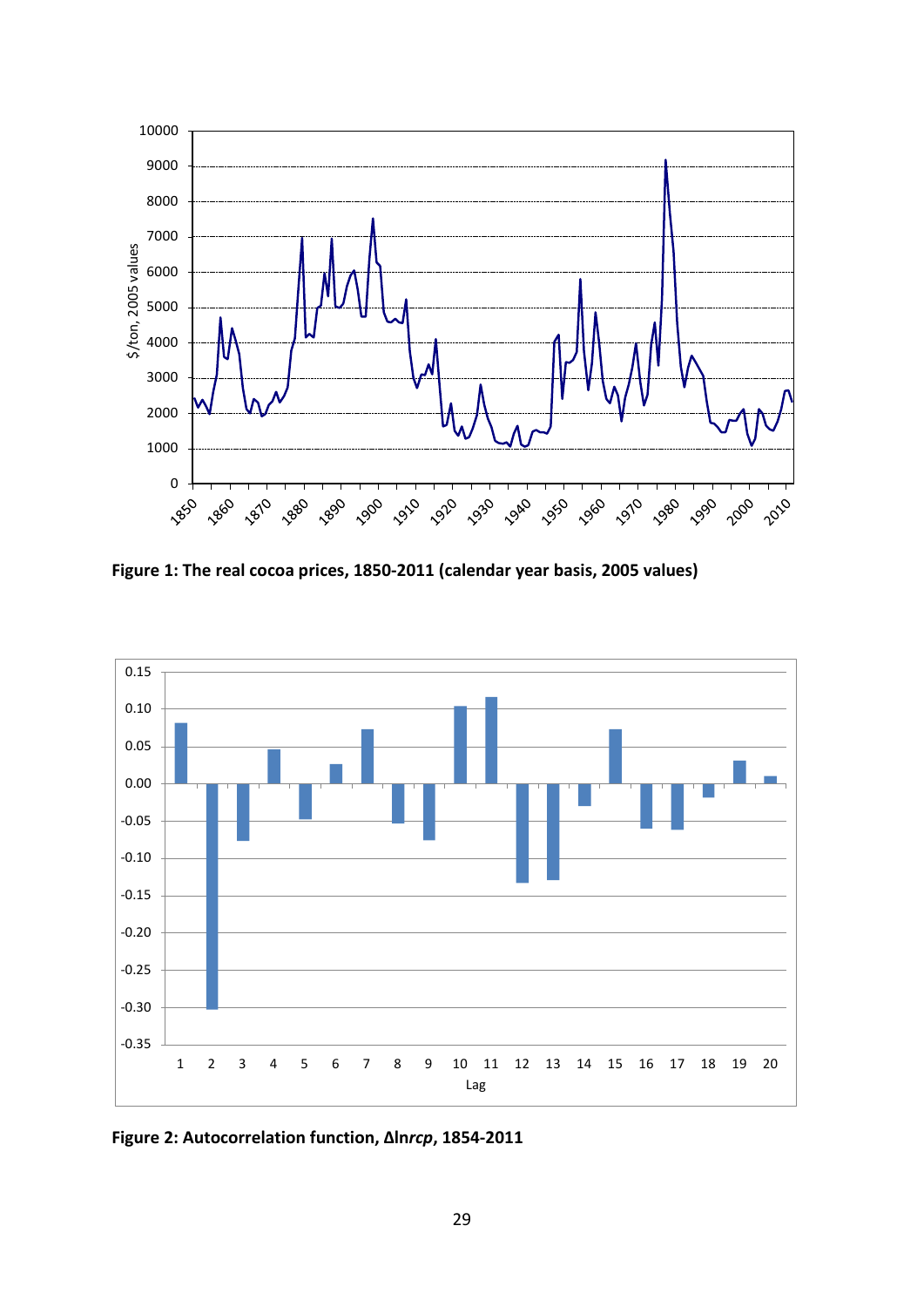





**Figure 4: Autocorrelation function, simulated price realizations**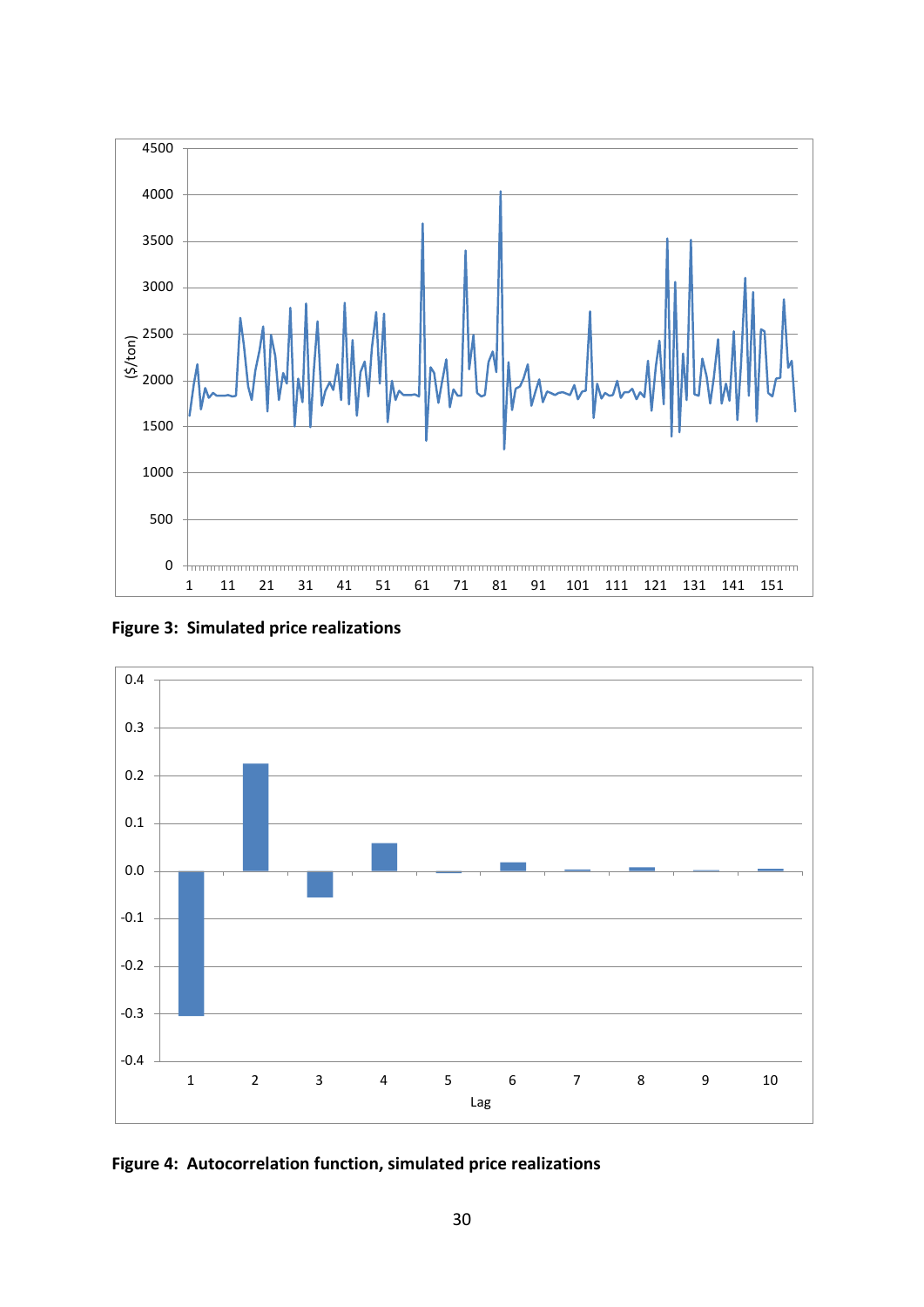

**Figure 5: Cocoa production (crop) and consumption (grindings), 1946-47 to 2011-12** 



**Figure 6: Simulated cocoa price impulse response functions (base model)**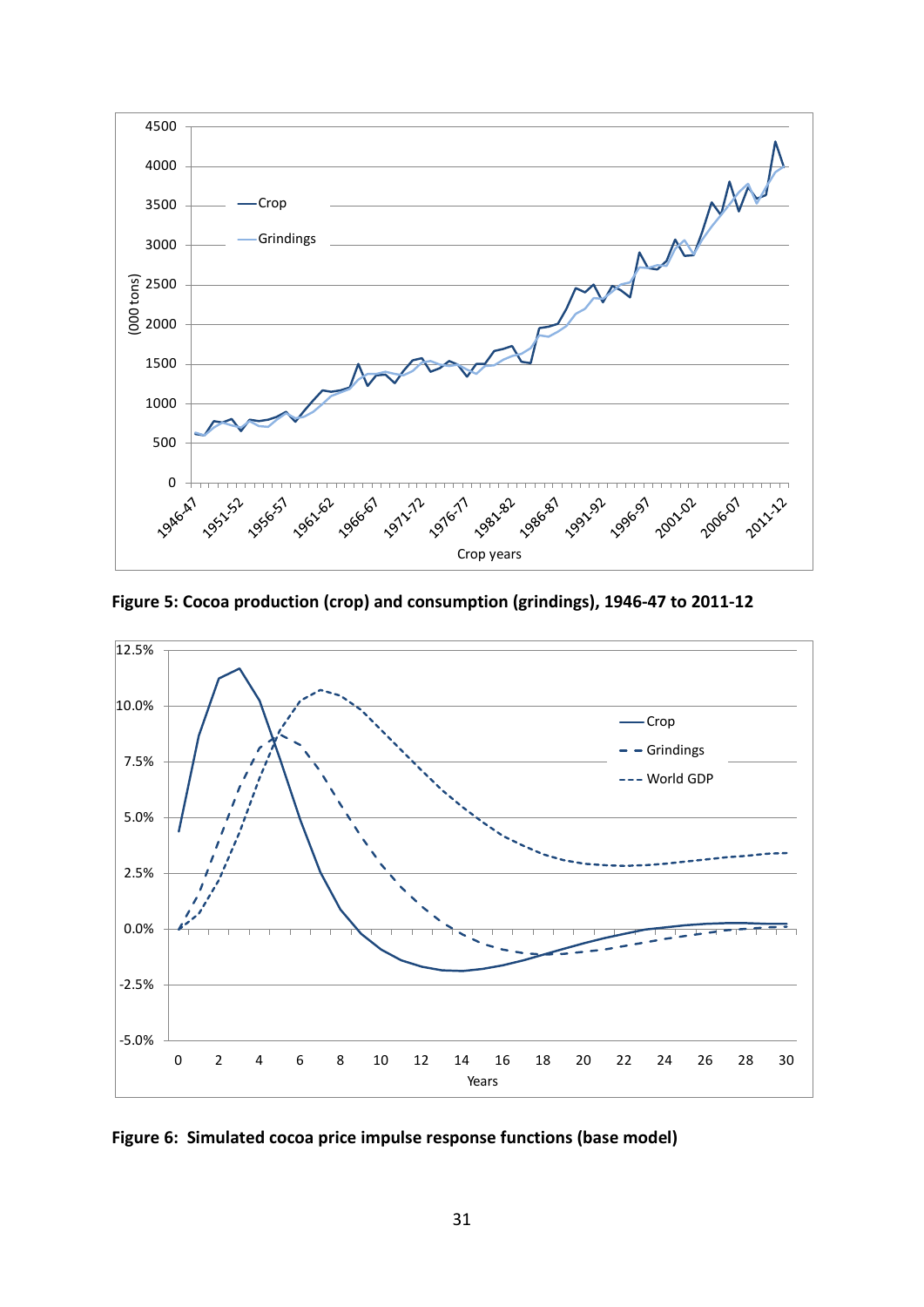

**Figure 7: Simulated cocoa grindings impulse response functions (base model)**



# **Figure 8: Simulated impulse response functions – cocoa stock-consumption ratio (base model)**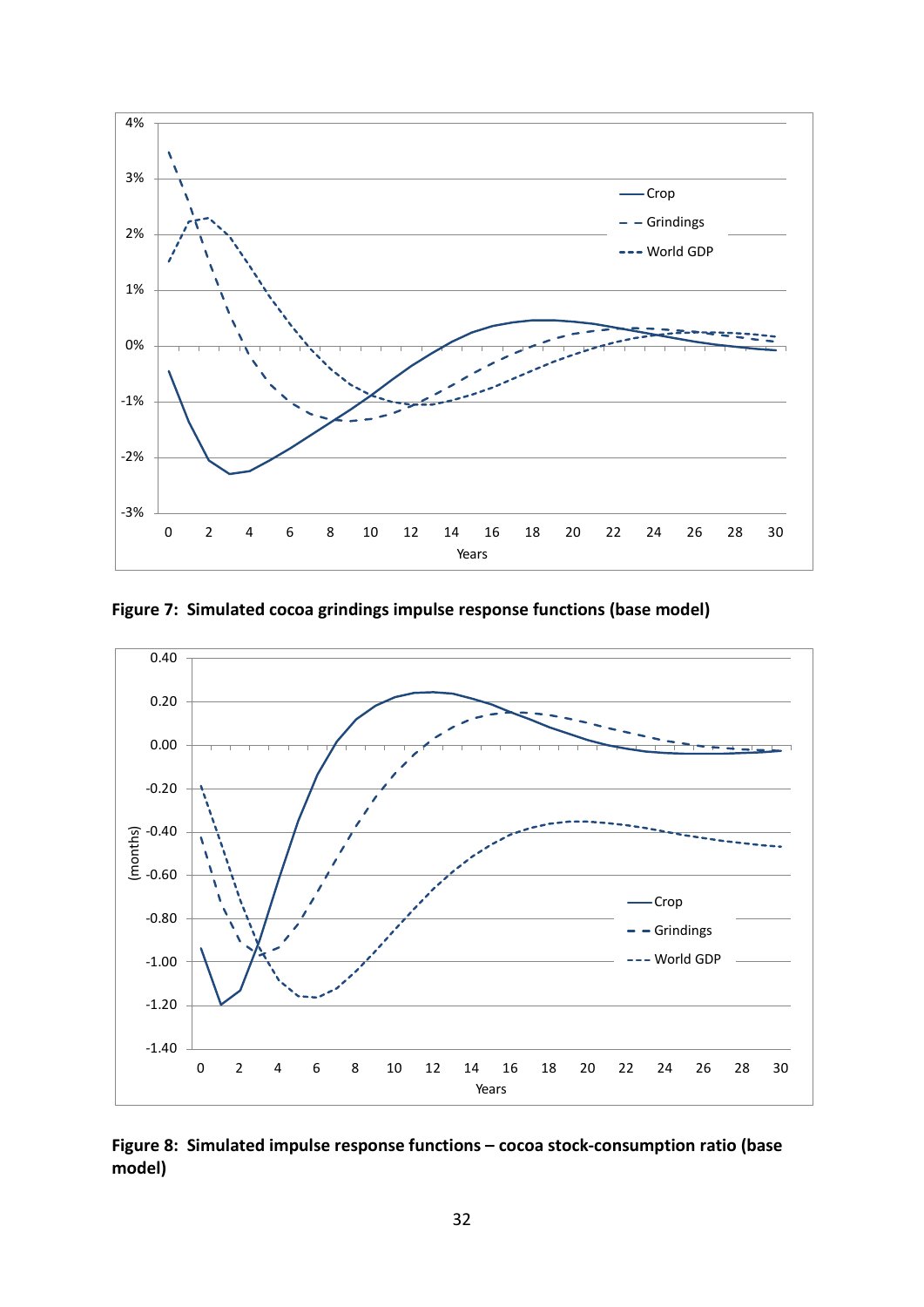

**Figure 9: Simulated cocoa price impulse response functions (unrestricted VAR)**